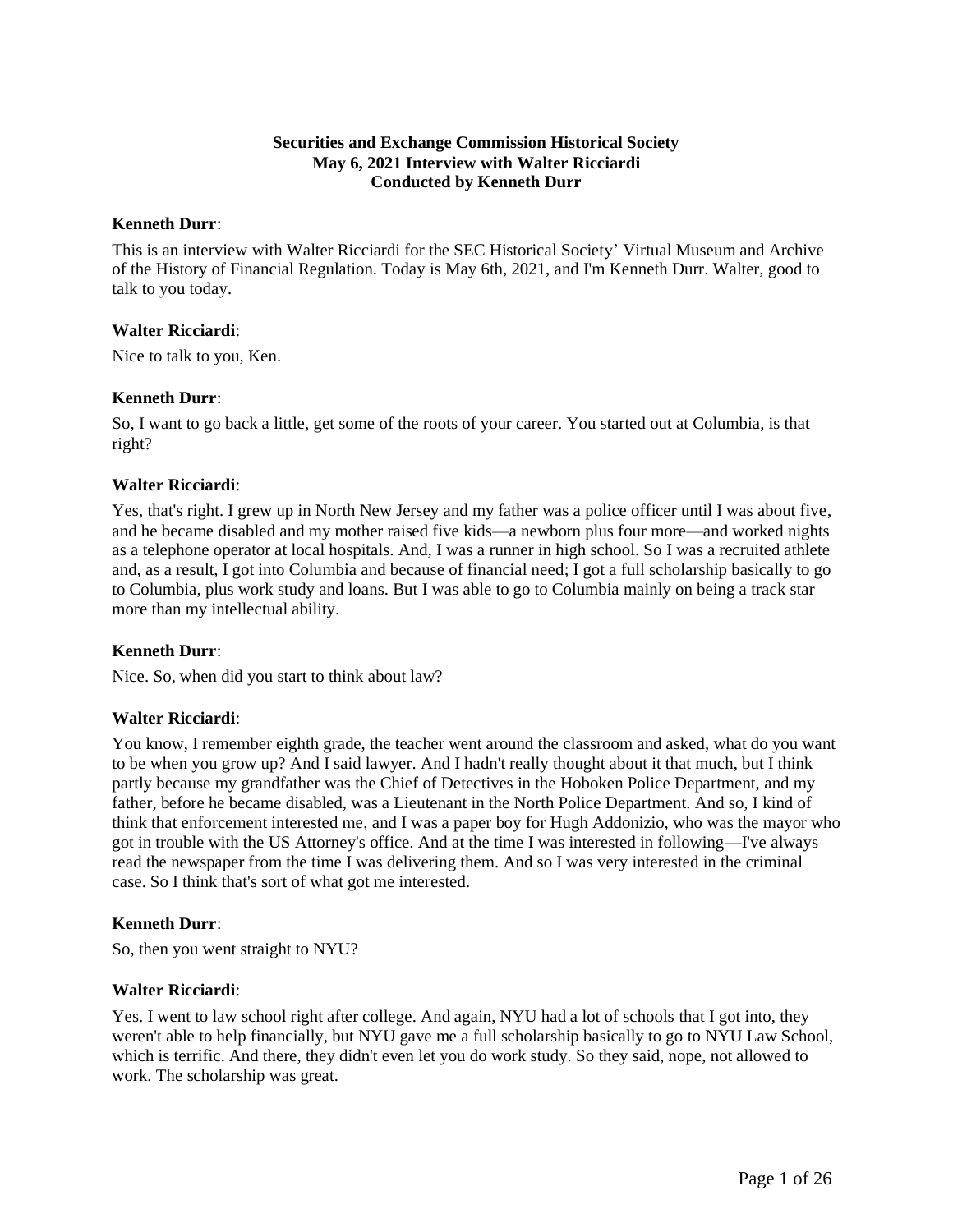So, did you start to think about securities law at this point? Did you get any special training in that area?

## **Walter Ricciardi**:

You know, I wanted to be a trial lawyer. I was very interested in clerking on a district court level. And so, I was able to get a clerkship with Judge Richey down in Washington, D.C. But, unlike a lot of my peers who were planning for circuit court, I felt I learned more in district court, and I think that was right. It was a two-year clerkship, right from August 1, after I got out of law school. And it was just a terrific learning experience sitting in that courtroom. Most days, trials going on, motion practice every Friday and TRR requests on some government contract issue, SEC was coming in and out, and I remember a case when I was clerking where the SEC was alleging that real estate could be a security, and I remember thinking, "Wow, that's a crazy concept." But once you researched it, it was true. Even real estate could be a security. And so I became interested in that area.

## **Kenneth Durr**:

Do you remember which case that was?

### **Walter Ricciardi:**

Oh boy, I'm bad with names, but I remember Michael Perlis was the trial unit attorney litigating it, and I could probably find it, but the judge did hold that in fact it was a security that the realist, because they're relying on the efforts of others to make money and, therefore, it met the definition. Yes.

### **Kenneth Durr:**

Now Judge Richey would have been pretty well along in his career at this point?

### **Walter Ricciardi:**

Oh yes, he was. And he was very, very kind to me, from the day I arrived. Treated me almost like a son. He had me coming by his house giving me swimming lessons—I never learned to swim, but he tried to teach me swimming in his pool in the back. And we went through a pretty prominent case at the time, the Church of Scientology case, where I was the law clerk on that. And, we had the top criminal defense lawyers in the city, including some out of the city, Leonard Boudin and Phil Hirschkop, of *Loving v. Virginia*, I think in his mid-twenties, before the Supreme Court. Zuckerman and Spaeder had just started a law firm in D.C. Now, of course, one of the big firms in D.C., Roger Zuckerman, it was Spaeder on several, that was quite a learning experience. They filed about a hundred pretrial motions, and so I was working with the judge and all those, and we had a massive suppression hearing that I went out to California with the judge on, so it was quite a learning experience, tremendous learning experience.

## **Kenneth Durr:**

What was the next step after that?

### **Walter Ricciardi:**

Well, I met Phil Lacovara, who argued the Watergate tapes case in court as a young lawyer on the Watergate Task Force, because he went to my college graduation. He got an award at my college graduation at Columbia. And so, he was in the courtroom representing an accounting firm. And I remember walking up, teasing him saying, "Hey, Phil, you came to my college graduation." And he said, "Oh, Columbia 75." I said, "Exactly." And so I sort of knew Phil and I thought he might be somebody to be nice to work with. And he had a small office at a big New York law firm. Most of them were former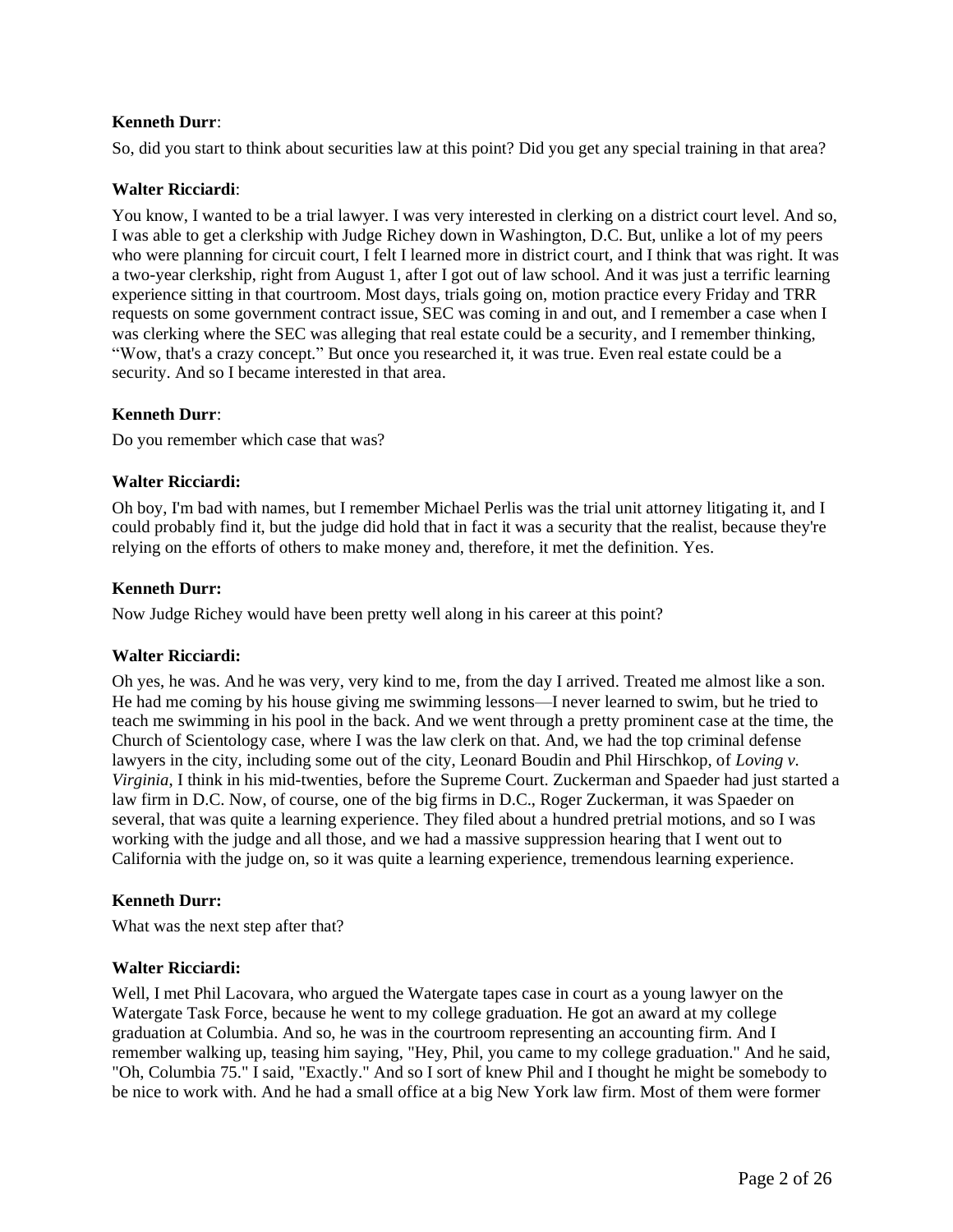Supreme court law clerks. And, I thought it might be fun to work with Phil, so I went to Hughes Hubbard. And literally within weeks, Coopers and Lybrand had a trial coming up in Detroit and a local firm was supposed to try it.

### **Walter Ricciardi:**

And they sent me out with the senior associate, Jay Wright, who clerked for Justice Douglas on the Supreme Court to help write briefs during the trial. And Coopers decided, you know what, let's have the associates try the case. Mainly Jay, of course, Jay basically had his first trial. And because I just finished the two-year clerkship, I was able to sort of help out in terms of how our trials were done, because I had seen a bunch of trials clerking, and I got to do a witness, which was great and, as a result, the Cooper's spokesman in a courtroom, the in-house litigator and in-house accountant. And they said, "Oh, we'll just get him to speak. You know, you can handle other stuff." So Jay and I had a lot of work for Coopers over the next year. So, we were flying around the country. Sometimes I'd go argue, sometimes he'd go argue.

And so it became a major part of my practice representing Coopers and Lybrand, and then after about three years so, by 1984, they asked me to come in-house. And my initial reaction was like, "Gee, I don't see myself as an in-house lawyer." But my wife, we had two kids by then, and we were hoping to move back to New York. And they made me a very nice offer, and it seemed like a really great opportunity. At the time, in-house was not like the place everybody wanted to be. And I sort of worked the forefront of saying, "You know what? In-house might be a better opportunity than being in a law firm." And so I moved in-house in 1984.

## **Kenneth Durr:**

Okay. I missed the name of that law firm.

### **Walter Ricciardi:**

Hughes, Hubbard, and Reed.

### **Kenneth Durr:**

Okay.

**Walter Ricciardi:** Washington office. Right?

### **Kenneth Durr:**

Right. So, the bulk of your work involves Coopers and Lybrand at that point.

### **Walter Ricciardi:**

Well, other stuff, too. I don't know if you remember the Hyatt Regency hotel collapsing, Kansas City.

#### **Kenneth Durr:**

Oh, yes.

### **Walter Ricciardi:**

Fourteen people died during the collapse. And I worked on, I was the lead associate on that and spent a lot of time in Kansas City. Now, that was part of one of the family reasons—almost all the firm's litigation was out of town. I had cases in Detroit, Chicago, New York, Kansas City, and two small kids at home. And most weeks I was heading out Sunday night coming back Friday night, if I didn't have to stay for the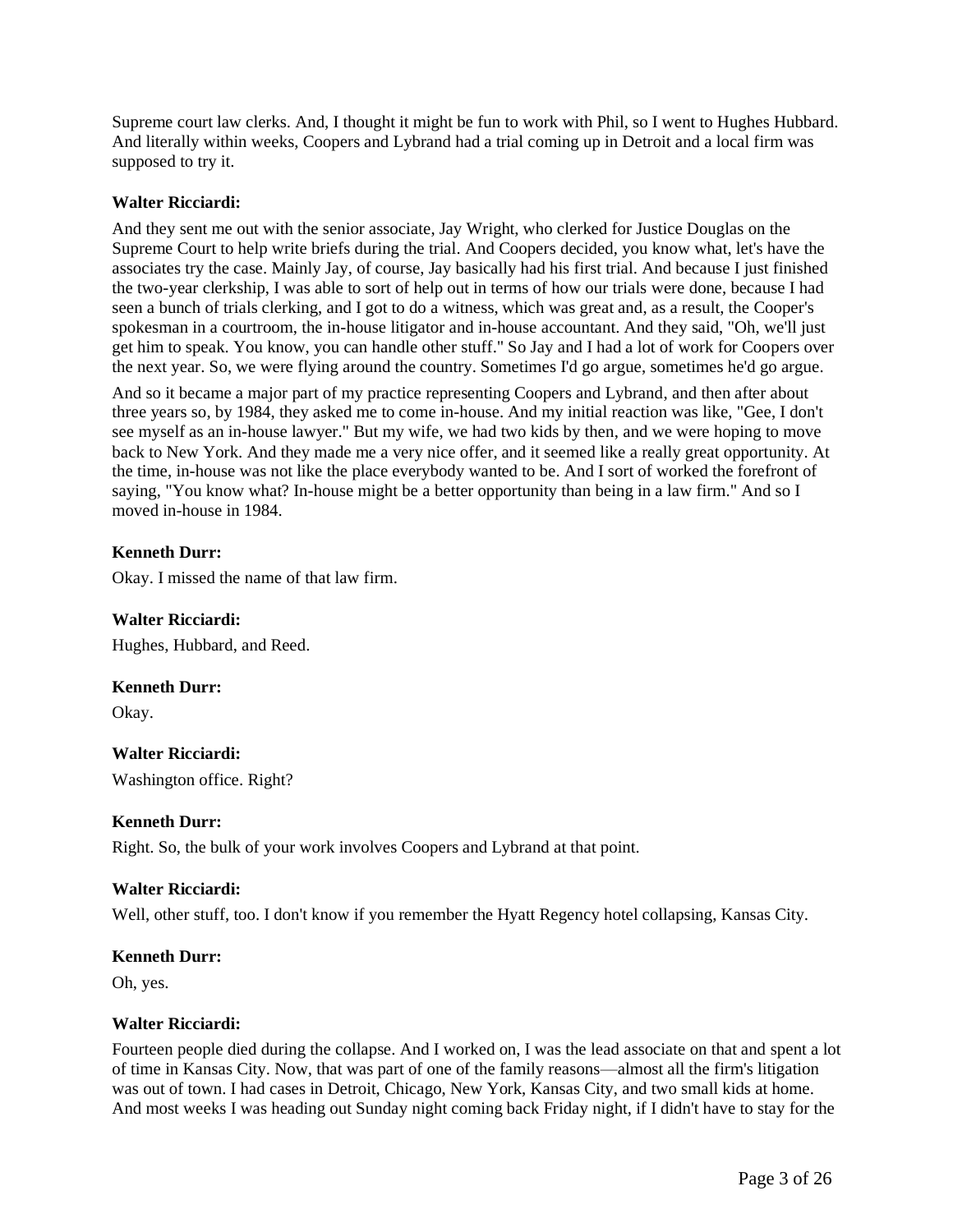weekend. And so it was the thought of being a full-time litigator in Washington, at that point in time, almost everything out of town, and I was doing the depositions and that kind of thing. So, I was really stuck at the time; I was out of town, most of my schedule. And a lot of it was family reasons that I did go to Cooper's in-house and gave up being a trial lawyer.

#### **Kenneth Durr:**

Yes. Those are good reasons.

#### **Walter Ricciardi:**

Yes. I don't regret it at all.

#### **Kenneth Durr:**

Let's talk about working in-house at Cooper's. How did your work change?

#### **Walter Ricciardi:**

I loved the job. A lot more responsibility in that I was calling the shots and, the firm, it relied; the Cooper's culture was they really respected their lawyers. And I was there 20 years and the Coopers became PWC July 1, 1998. I never had an instance where the firm didn't follow the recommendations I made, the guidance I offered. And so the culture was, hey, we're in business because the SEC lets us, or other public companies, and so integrity was number one. And so we want to get to the right answer, and so had an excellent culture that way. And so it was just a wonderful job. I used to teach my partners there that they don't pay me to do the work, they pay me to commute from New Jersey, which is like an hour and a half each way, which was not fun, but I loved the work.

And at Cooper's, I was eventually in charge of both litigation and all the advice to the audit partners and I actually loved advising the audit partners more than handling the litigation, because you can prevent litigation. And so I had a really good, strong relationship with all the audit partners, who called me when they had issues with clients and tough issues to address. And so I would run up to the national office partners and we'd all get on the phone and think it through and get to the right answer. And so it was really a terrific job. I loved every minute of it.

## **Kenneth Durr:**

What kind of questions were they asking?

### **Walter Ricciardi:**

Well, the types of things that would come up are what others faced: should we take the client, there's integrity issues, should we resign because we're not sure about the integrity of the client. And their view was, if you're the auditor, you're vouching for the integrity of that client. Right. And so, in order, you can't detect everything, you can't check every transaction. So, you if don't trust the integrity of the management of the client, you can't do the audit. And so, basically, those kinds of questions plus a possible legal act, something would happen and trying to figure out how to address it. So, and then also just sticky accounting issues where it wasn't exactly clear what the guidance was and making sure you had the right facts of basically, make sure you understand the rule, how it applies.

Secondly, make sure that the audit evidence supports application to that accounting principle and then plus also deal with restatements. Now and then, you come across information that you didn't have before—and it was available at an earlier period—and I would indicate a potential material misstatement in the financial statements. And so you would have a position where you'd have to evaluate what, not just the need statement and those roles. So, I dealt with a lot of issues involving restatement plus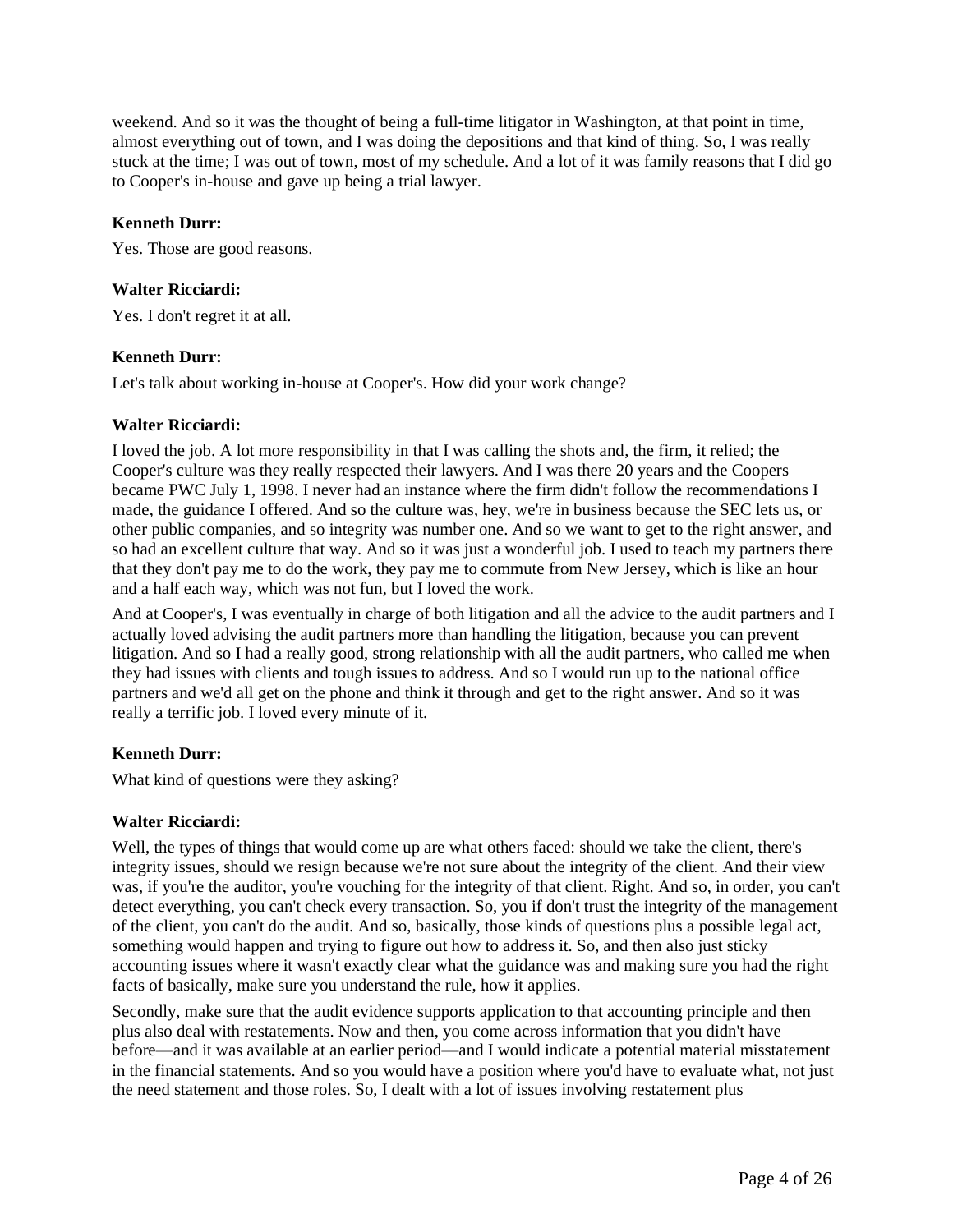independence issues, which always became more and more prominent later on, and was a dealing very much enmeshed in the independence rules.

#### **Kenneth Durr:**

How much were you working with the SEC and other regulators?

#### **Walter Ricciardi:**

Well, I pretty much handled all the firm's SEC issues. And so, basically PWC was auditing, I think one third of the world back then. Then they started a public company, and we had a hundred offices or more in the US, and member firms in 154 countries. And so any time an issuer, that was audited by PWC, had an issue, we would be involved if the SEC was investigating. So we would have a number of SEC investigations. And so I was down at the SEC very frequently. So, I knew pretty much knew all the directors and I would often be there to represent witnesses. And, if it got more serious, I would investigate what remedial steps the firm needed to take and decide on separate counsel. And, and in some instances later on, negotiating settlements.

#### **Kenneth Durr:**

So, you established close relationships with people in the Commission?

### **Walter Ricciardi:**

Yes, I think I was there meeting with Dick Walker when he was director of enforcement. Steve Cutler's first day work as deputy director under Dick, I happened to be down there, got to know him. I was in a lot of meetings with Dick and especially after the merger, and Steve would be there. So, I got to know Steve that way. And I had investigations with Linda Thompson over the years, plus a number of the other associate directors and people in New York; I had a number of significant investigations. So, if you audit one third of the world, now and then, you're going to have SEC investigations. I took those the most seriously. So, I always viewed litigation as money between rich people. And you want to win, you want to get out of it paying as little money as possible; but SEC was much different in that people's lives were on the line.

If an audit partner is sanctioned by the SEC, basically their career is over. And so, clearly, the culture was we protected our partners as best we could, especially if they didn't do anything wrong. And so it was very much, I would be there for any, pretty much any, SEC investigation. I'd be personally very involved and hire the very best lawyers I could find. People like Harvey Pitt were representing us. So, I was working closely with the best enforcement lawyers I could find and learning at their side, really. But in some ways in charge, of course, because as the head of litigation, I was calling the shots: who to hire, what the major strategy points would be. So, I'd be heavily deep and detail involved. And often I felt it was better. It's one thing, if you hire Harvey Pitt, when he's free to come in and make a presentation, that the firm understands the issues.

#### **Walter Ricciardi:**

And I felt having an outside lawyer as a spokesman for the firm wasn't as effective as having a person who really is part of the firm. Especially in the later stages, I was not only head of litigation, but I was on the board of the firm, which was 12 partners that oversee management of the firm. I was on the global board of PW, which oversees the global network. And so I was the representative of the firm in many ways. Maybe not on the technical side, but on the legal side. And so having me come and say, "We don't want these sorts of things to happen. We've remediated, we've put in a gold standard to address it. We've done everything we can to make sure it doesn't happen again." And I felt it was much more persuasive if I could honestly explain rather than have an outside spokesman do it. So. I was heavily involved.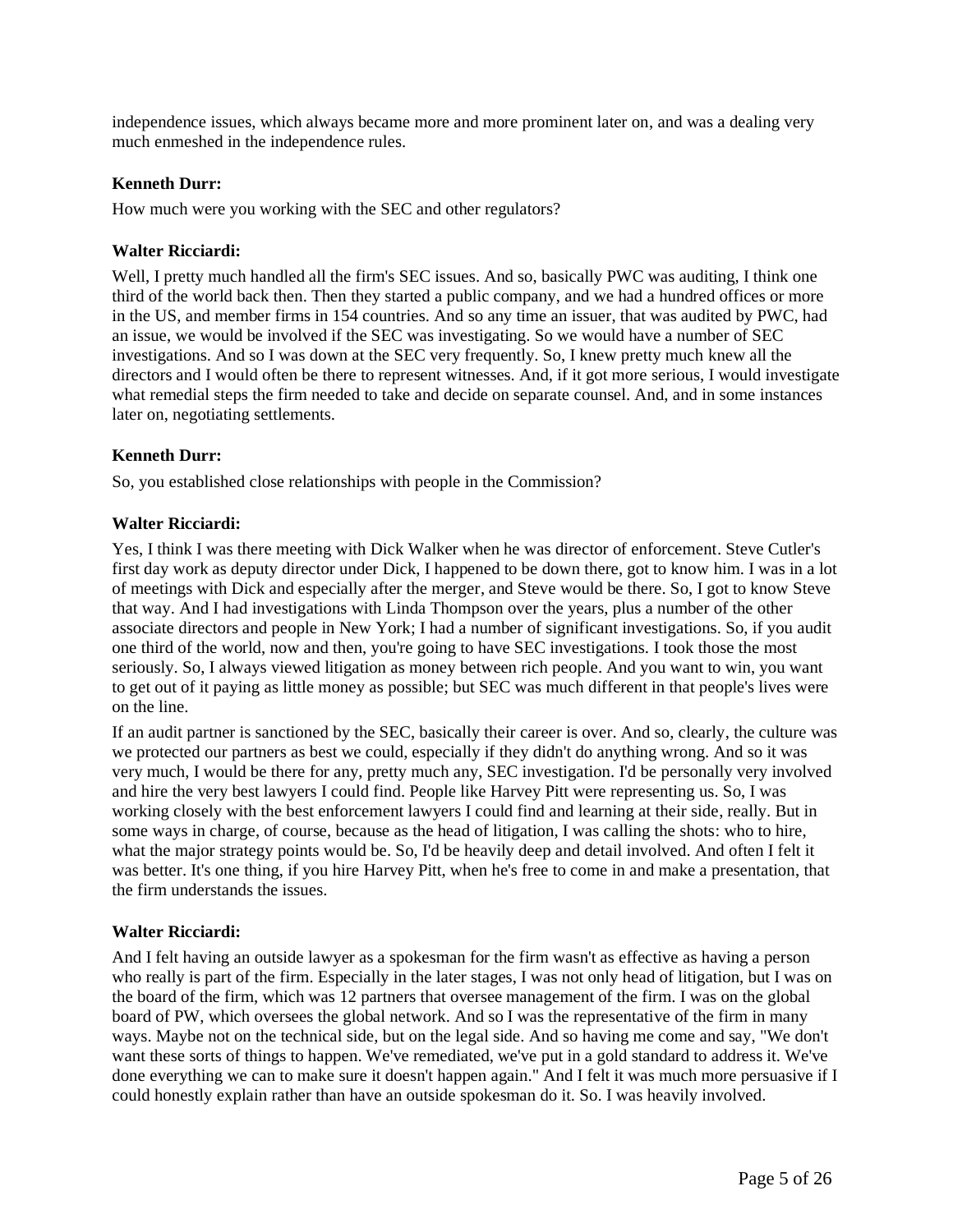So, you're deeply knit into the culture of one of the major accounting firms and you've suddenly got to deal with some dramatic events—the accounting scandals.

## **Walter Ricciardi:**

So, it wasn't just my own firm because, the industry had issues with Enron and things. And so I was heavily involved and addressing industry issues. Often I would be the PWC representative with our CEO at post Enron. I would go with our CEO, we'd meet with the other CEOs, including the CEO of Andersen, at the time, and general counsel to discuss how to address what the industry is facing and how to remediate and how to get from up to trust. How important it is that for the capital markets that the audit industry is trusted. And then even when they were forming the PCOB, I was in those discussions with how to address some of the shortcomings in the prior regulatory framework and what was being done to address that. So, I was in those discussions for sure.

## **Kenneth Durr:**

Okay. So, you had an interesting career trajectory because you worked in the private sector, and then you go from there to the Commission, just kind of the opposite. How did that go?

## **Walter Ricciardi:**

That came about because—I'm speaking to you from Martha's Vineyard. We had a house when I was in law school, a friend of mine made it up, made me come up. And I came, and when we had our fourth child in 1987, we started coming up in the summers, and we got a house up here in 1995. And so, people kind of knew that I had this house in Martha's Vineyard, and they're trying to get up here when I could. And Don Nicolaisen, who was a beloved PWC partner, one of the top audit partners in the firm, he was on the board of PWC, also. He was actually the head of the partnership affairs committee. So, any issue involving partners, he was sort of in charge of that. And so I got to know Don, he was on the Price side. I was on the Cooper side, but we got to know each other in the four years after the merger.

### **Walter Ricciardi:**

And then Don was asked to become chief accountant of the SEC, and that was a terrific, terrific choice. Don has as much integrity as anybody you ever want to meet and is just a beloved person, in the audit profession. And so Don had gone to the SEC and I'd helped him a little bit on things like the financial disclosure forms and things, and about going in and, completely out of the blue, he just called me one afternoon and said, "Don't you have a house in Nantucket?" And you have to understand that people from Martha's Vineyard, they do not like you mixing up Nantucket and Martha's Vineyard. So I said, "I don't have a house in Nantucket, I have a house in Martha's Vineyard."

So, he says, "Same difference, same difference. I've got a great job for you." I said, "You've got a good job for me?" He said, "Yeah, how'd you like to run the SEC's Boston office?" And I laughed, and I said, "Don, what makes you think the SEC would want to hire an in-house lawyer from a corrupt accounting firm to run its Boston office?" And of course I was kidding, but you know, I knew what it sounded like. Don wanted me and liked me, but I couldn't imagine the SEC would consider me to be in the running. And he said, "No, no, no. Cutler has tremendous respect for you." And by then, Steve was the Director of Enforcement. "I think he'd love to have you helping us here." And I said, "Well, did you talk to Cutler?" And Don said, "Well, no." I said, "Well, okay, thanks for thinking of me."

### **Walter Ricciardi:**

And so, I figured, well, that's end of that, and then sure enough, Steve called me back and left me a voicemail. He didn't get me, reluctantly, saying, "Hey, I would love to have you work with the SEC. And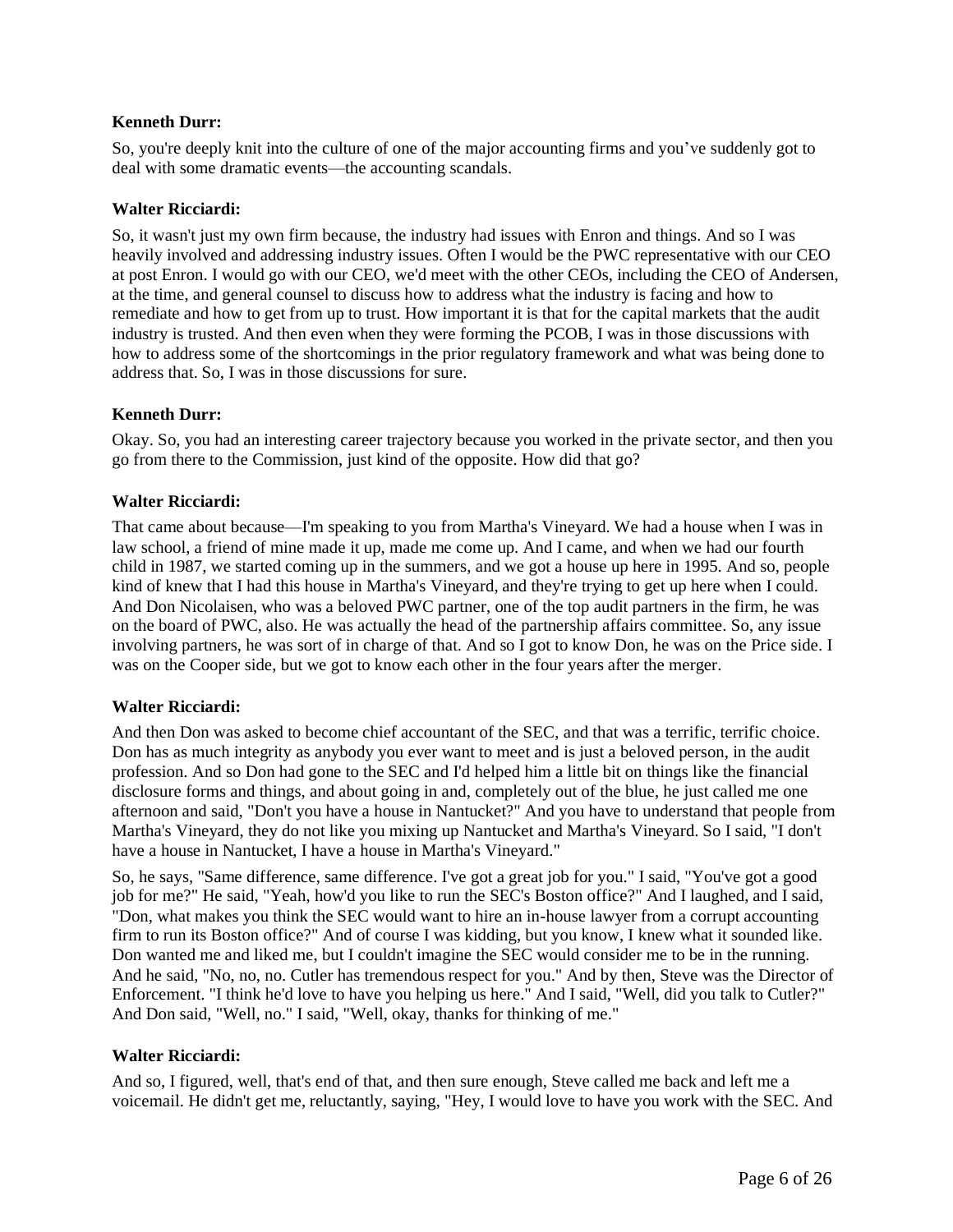if Boston isn't something you'd be interested in, let's think of other jobs down here, because I think you'd have a great time and you'd be a great addition." So I was like, "Wow." And so, I was somewhat stunned that I might have that opportunity. I'd always thought I missed out on a chance to do public service. And this was just a couple of years after 9/11, where I think I was deeply affected by that, kind of regretting that I really hadn't had a chance yet to do public service. And I was about 50 years old and figured I'd never had that opportunity. So, I was just very excited about the possibility.

## **Kenneth Durr:**

Okay. So you had your interview with Cutler then.

## **Walter Ricciardi:**

That's kind of funny too, because actually they always have a panel, and Lori Richards was on the panel. And then I look up Lori Richards and I had not really had any involvement with the Office of Compliance Inspections and Examinations and why Lori would have a seat. I wondered why, and then someone said, "Well, half the office is OCIE." And I was like, "What? What's OCIE?" And so I actually called, I called, I think it was Bill McLucas. And can somebody tell me before my interview, it was like two hours before, what is OCIE? And so they explained it to me so I could look like I had some knowledge of it. And so I had that interview, and I didn't hear for a while.

### **Walter Ricciardi:**

And then I think it was November, I first got the call and then March came and Steve called me and offered me the job. And we were able to work it out that I could leave and take the job. And of course, Steve said, "Listen, you got to start on Monday." So, my last day as a partner at PWC was Friday. I had to be deposed on an arbitration that night. My first deposition I ever wrote, deposed. And then Saturday night was my retirement party from PWC. And then I started working in Boston and, and that was the biggest challenge. My youngest son was a senior in high school and we had a house in New Jersey. He was going to continue at the high school and I was going to have to head up to Boston to work. The challenge is definitely sacrifice, especially for my wife and my son, Jake. And so, I decided to take it.

### **Kenneth Durr:**

I want to get a sense of the Boston regional office. When you found it, was there some lore about the past, how were things divided up? You talked about the enforcement/OCIE thing, and I want to talk about that to a greater extent. What did you find? What did you find that was intriguing? Interesting at the Boston office?

### **Walter Ricciardi:**

Yes. So the biggest problem facing the office, and I think the reason why, is because almost every other officer had at the time had worked their way up over 20, 30 years to get promoted. And I'm a big believer in promotion from within. I believe it's a failure of a succession planning if you have to go outside for talent. If you're hiring the best and brightest, which the SEC is doing, you should be able to groom those people, get them ready to take on more senior positions. So I'm a very strong believer in promotion from within and how an organization ought to be able to... Now and then there's specialized need and you just didn't anticipate it, but generally it should be viewed as a failure in succession planning, not to be able to promote from within. And I have a strong belief about that. And so what happened... it was an unexpected opening, and they felt they needed to go outside, as there was some bad publicity that had come about as to the way the Boston office was handling those market timing investigations, at the time, involving mutual funds trading in and out. And so the feeling was that it would be better to go outside; and what was going on is that the state regulators and the SEC were somewhat at war in terms of state regulars,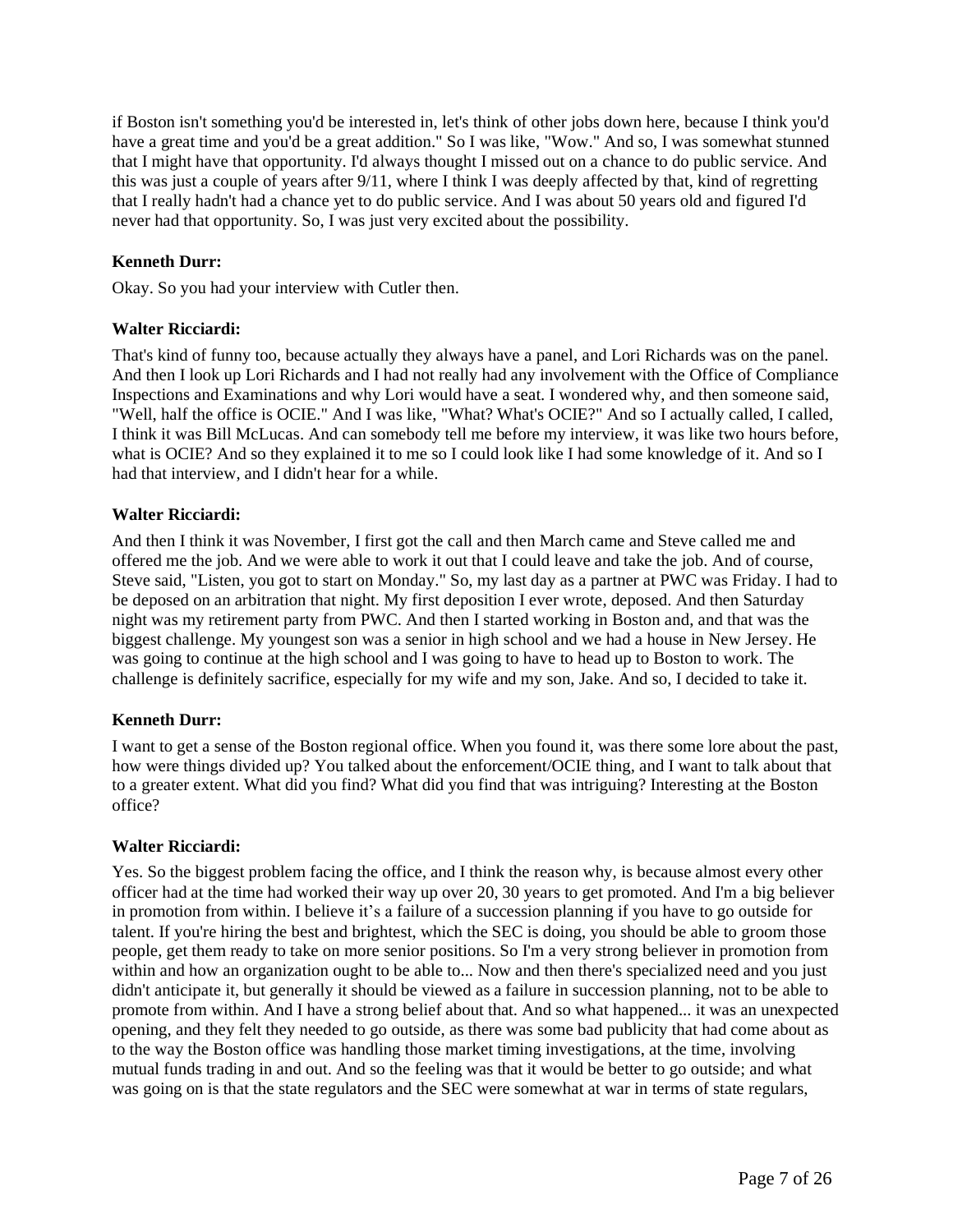pointing a finger at the SEC, saying they didn't do enough and didn't follow up, and so there was criticism there.

And I felt that that was really very damaging to investors, that the state regulators and the SEC could not get on the same page. And so, the first call I placed when I accepted the job was to Secretary Galvin, Bill Galvin. And I talked to people in the office and had a lot of respect for his Head of Enforcement, and I said, "Why can't we have a better relationship, that doesn't make any sense?"

#### **Walter Ricciardi:**

And so I placed a call to Bill Galvin, and he didn't return my call. A week or two went by and I had dinner with a good friend, whose wife was a state Senator, and I mentioned that I'm trying to reach out to Galvin and he won't return my call. And she said, "Well, I can fix that. I can fix that."

And so, she actually set up a meeting for me to meet with Galvin, and it opened up where he was sort of sitting there, very reluctant to be in the meeting. And I said to him, "Look, you don't know me, but all I'm trying to do is protect investors. That's all I'm here for. I'm not going to run for political office. I'm not looking to get my name in the paper. I just want to do a good job for investors, and I believe you want to do the same thing. I think if we work together, we can accomplish so much more than if we're going in different directions. And I have a lot of respect, I'm talking to the folks in our office here. They have a lot of respect for your team, doing enforcement, and we can work with them. And I know you get a lot of tips—more than we do—because you're local and people know you, and we would want to work with you on these cases. Plus, when we see things that are interesting, I'd rather bring your folks in and we work on it together. And I think if we work together, we can accomplish so much more. That's it. That's all I wanted to say."

And I said, "I know talk is cheap, so you may not believe me, but I think you'll see that we will not bother your people, and we will try to work together and we'll try to resolve things in a coordinated fashion." And he kind of let down his guard and said, "Okay, let's see what happens." And I kept to that. I made every effort where it was appropriate to have them involved, to involve them.

#### **Walter Ricciardi:**

And we had a staff of 100, I think Bill, at the time, had a staff of maybe six. And so he didn't have the resources, but we had 100 people in enforcement in Boston, I think. And so we were much more able to provide the resources where they need to be addressed. And then having a coordinated outcome where we agree what is in the best interest of the investors, and appropriate, and having a coordinated outcome, I felt would be a good public policy. And so that's what we started doing, and we got a much better relationship with Bill and his office.

#### **Walter Ricciardi:**

It was small things like New Hampshire. We had a case we worked with in New Hampshire, and we got money back, we were going to give it to investors, and New Hampshire wanted to take responsibility for distributing the money. I was like, "Great, I'm fine with that." We didn't have that much expertise at that time in distributing money and they did. And so I just felt, if you didn't worry about who's going to get credit, you could accomplish so much more. I worked really hard at building good relationships with state securities regulators. I think I accomplished that in my time there.

### **Walter Ricciardi:**

When I first showed up at the office, the culture was more like a silo, and I think this was true with all the offices. They had tremendously smart people at the Boston office. Literally, they were Harvard Law Review, PhD in History from Brown. I mean, these are superstars. Boston's got a lot of very, very smart people. I wanted to stay in Boston, and loved working at the SEC. So we could pick and choose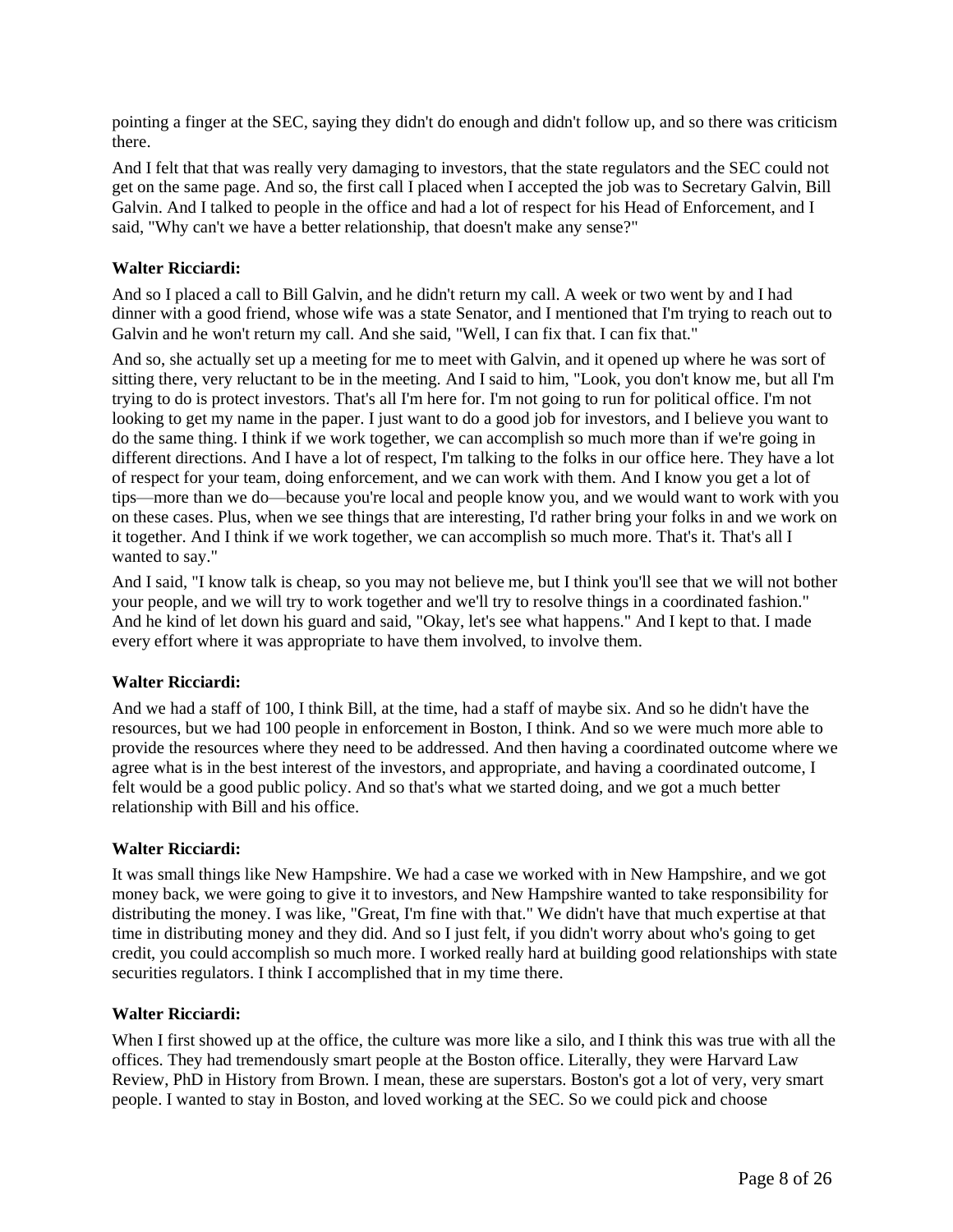tremendously talented people for that office. And it was kind of an attitude of a silo. We can take care of it ourselves. We don't need to call up to home office for help, or call to another office for help. And I felt that that's not a good culture in terms of being a silo. That you should bring in HQ, find out who is the person, most knowledgeable, at the commission about an issue and bring them in, so we had the best expertise to address the issue.

### **Walter Ricciardi:**

And so one example of that was we opened a derivatives investigation, which is very complicated accounting. And before this, the home office had a couple of cases about Freddie Mac, I think, and Fannie Mae, involving derivatives accounting. And I know that it's very, very complicated, hard to get it right. And well, who's the accountant in Enforcement in DC that worked on that? Let's get them involved in our investigation. And I was told, "We never do that. You never have somebody from another office working on our investigation." I said, "Well, why not?" And so I think to some extent, just because you're new, you can ask questions like, well, why not? Why don't we do it that way? And actually, it ended up being a godsend to have him on that case. And he really did understand the accounting better than anybody at the Commission, and he was really able to help us handle a very complicated accounting case in good fashion.

#### **Walter Ricciardi:**

And so when I first started, I asked for, I'd tell the staff, three things. One, integrity in everything we do. Being in law enforcement is just so much power and privilege that you have to actually make sure that you do everything by the book, and at every step integrity has to be the key to everything we do. And two, teamwork. We should be working closely between OCIE and Enforcement. When I got there, OCIE was on one floor, Enforcement was on the other floor, and I wanted to see closer working relationships there. But also closer working relationships between the Boston office, New York office, home office, seeking out the most knowledgeable, best people.

### **Walter Ricciardi:**

But where appropriate, also criminal authorities. We would even loan staff to the US Attorney's office if they didn't have the resources to go over the wall; we would call it and work on the criminal investigation, lead the SEC staff on that matter. If we thought criminal prosecution was appropriate, we would give them the resources to help on that, and, plus, a big push with state regulators, having teamwork with state regulators so we can work together and try to jointly achieve the goals for protecting investors.

### **Kenneth Durr:**

Boy, you've just run down a long list of things that I'd love to pick apart a little bit. Let's start with systems. You know, it's one thing to say, "This is what we want to do," and walk around the office and talk to people. How did you create systems to make sure that that kind of new approach gets done on a regular basis?

### **Walter Ricciardi:**

Yes. As I started to get to know folks, I'd ask everybody, "What can I do to help you do your job better?" And we had a system called CATS2000, which was the only thing we had. As the head of litigation, I had great databases at PWC that were detailed. Every case I had to keep track, and all the information would be embedded in there. I said, "Do we have like, a tracking system?" They said, "Yeah, CATS2000." I said, "Well, can I sort it? Like, let's say I have a meeting with the chairman, and he wants to know how many insider trading cases we have, or how many FCP investigations we have going." And they said, "Well, you can't really sort CATS2000, it doesn't work. You could hire somebody, computer experts to come in and try to run various programs on it, it would take you a month." And so the information goes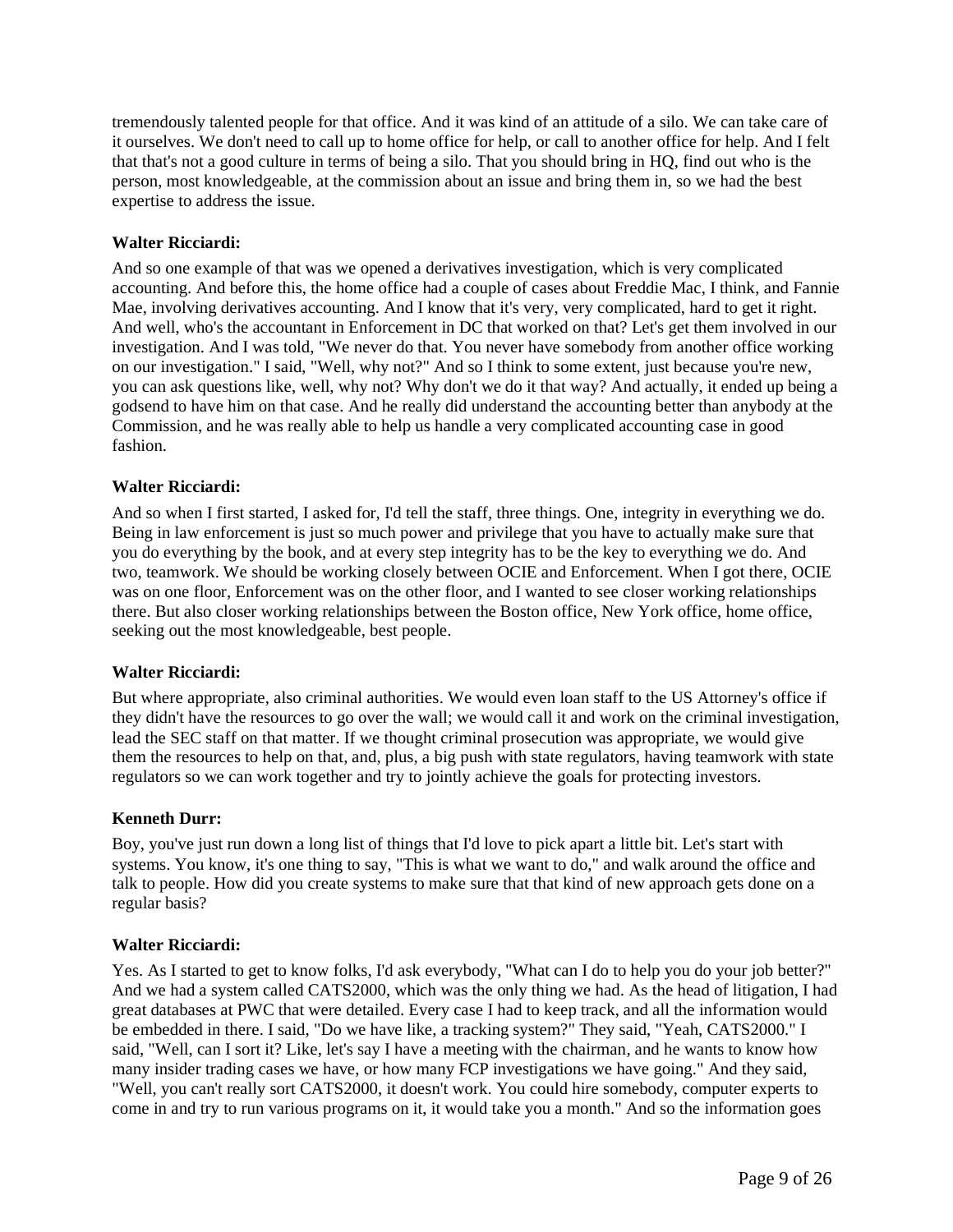into CATS2000, but you really can't get it out." And I said, "Well, I don't understand." And they said, "Well, let me show it to you."

#### **Walter Ricciardi:**

And it was a print out of CATS2000, it was literally six inches thick and the tiny type. And they say, "Well, you have to flip through it to find your matter." And I said, "So it's really not usable at all." And the answer was no.

#### **Kenneth Durr:**

So, information management systems, and you mentioned CATS—was it around the year 2000 when it was brought in?

### **Walter Ricciardi:**

I assume it had something to do with, remember we had that whole issue with year 2000 and everybody was looking at the computer systems, so the SEC must've put in a new computer system in 2000, before I came. And it was called CATS2000, and I was told that the only thing we had for tracking investigations was CATS2000, and no ability, as a practical matter, to sort it. And it was a six-inch-thick, looked like a phone book, tiny type. They said flip through it and try to find something. But I said, "What if the Chairman calls me and says, do you have any investigations involving the Foreign Corrupt Practices Act?" Where are they? How do I find that out? And they said, "Well, you'd have to just ask around the staff." I said, "Well, that's not an information management system. We should be able to do better." And they said, "Oh, well, we've been talking about this for years. We just haven't been able to do it."

## **Walter Ricciardi:**

And so there was a young graduate of MIT, which I knew from the OCIE staff. As part of the market timing issues, there was a rule to bring in people with different types of expertise, and he was an expert on systems and things like that. His name is Mark Dusko, from Alaska. And so I brought Mark into my office, I said, "Mark, could you create a spreadsheet for me that tracks our investigations?" And he laughed and said, "Of course, that's easy." And so, but I wanted the staff to support the notion. So I basically had discussions with them about what information would be most helpful for you to have in this system. And so, we had lots of discussions about what it should include. And I had seen that you could get blindsided.

### **Walter Ricciardi:**

For example, the same order partner might be involved in three different investigations around the country. And the staff on each of those investigations wouldn't know that they're all investigating the same order partner, but three different investigations, and there'd be no way to collect that information and figure that out. And so, there needs to be something linking our information, so we have a system of it. But we started just with the Boston office, and we created it, and now you could sort things. You could say how many insider trading investigations, you could figure it out. You could see who was in charge, when it was started, what testimony had been taken? What were the names of the witnesses? What testimony was taken? You could attach those. And so all that information is available to the staff, to understand and work together instead of a silo, to be able to see who else is working on their FCPA.

### **Walter Ricciardi:**

Let's see if we can help each other, let's discuss best practices. And so it enabled, and tried to get enthusiastic about having this new tool, to make their job easier. And it became ... I made no effort to make it known that we had it, but out of the blue, Steve Cutler called me and said, "Hey, rumor has it you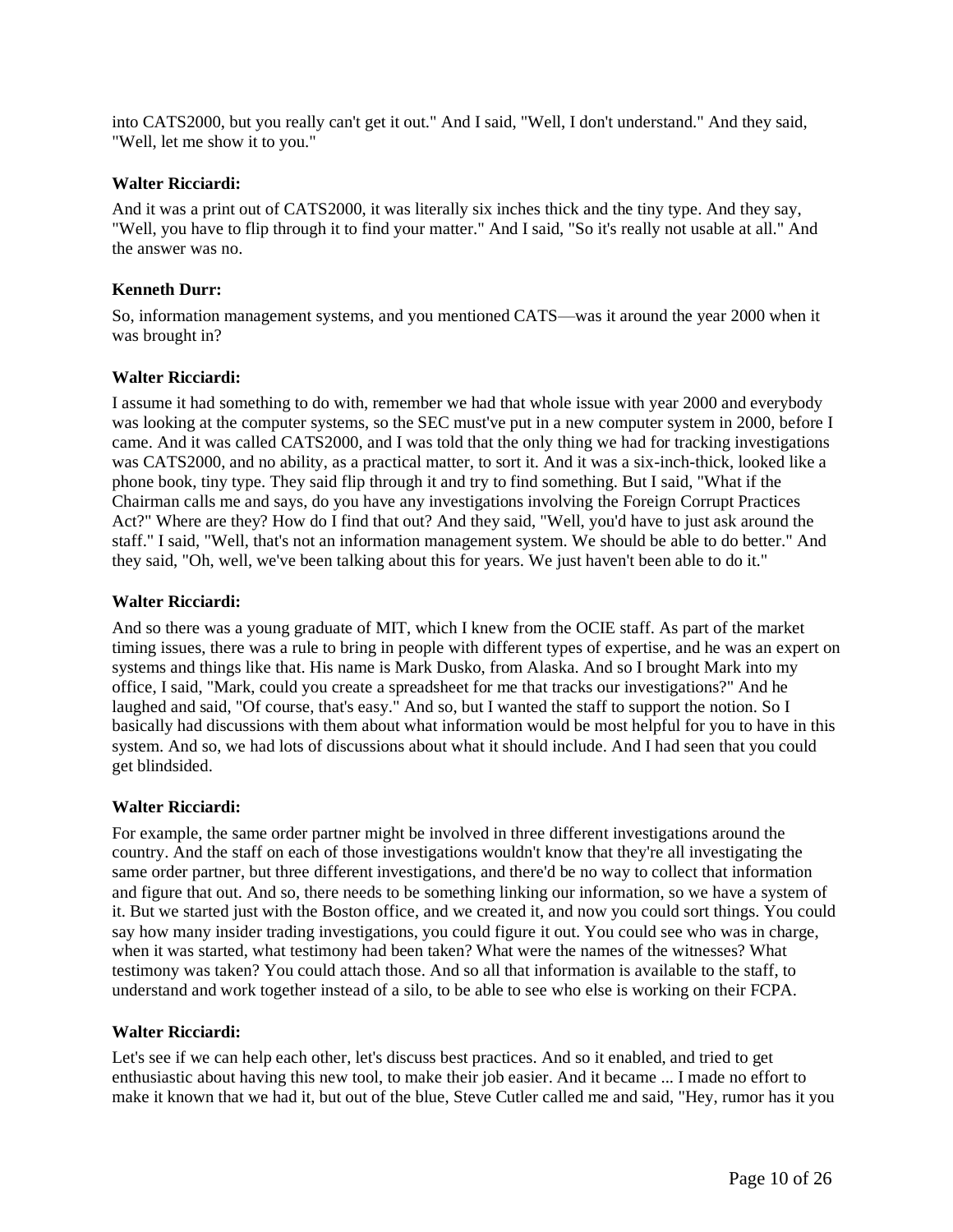created a database of your SEC investigations. Any chance you could come to DC and show us how it works?" I said, "Sure. But I got to bring Mark. Mark Dusko has to come." So Mark and I went down to DC, and we put up on the screen and walked them through exactly how you could use it to sort things.

#### **Walter Ricciardi:**

And Steve said, "Oh, we've got to create this for the division. We've got to do it. And so we had a naming contest where the Boston staff, we kind of voted to come up with names and Hub won. I guess, folks in Boston, identify with that name, it got called the Boston area hub.

#### **Walter Ricciardi:**

And so they said, "Let's call it the Hub." And I think to this day, it's still called the Hub. And we basically created it just with our own folks in the office. Towards the end of it, before it was released Enforcement wide, I did learn, once Chris Cox came, the IT people told me, "There are laws about how you have to create databases." I said, "There are? I didn't know."

#### **Walter Ricciardi:**

And so we had to actually go to an outside consultant just to make sure we had dotted the I's and crossed the T's on the legal requirements with regard to government databases. But it was pretty much the database tool that Mark developed. The most controversial issue, believe it or not, was who is responsible for making sure accurate information is input? Because garbage in garbage out. I felt it's extremely important that the staff attorney in charge of the investigation, one of their primary responsibilities is to make sure the information in the Hub is accurate.

#### **Walter Ricciardi:**

And no, they can't delegate that. They can't say to their assistant, or paralegal, "Put that in there." Make sure it's right. Because you don't want to have bad information in there, or you have all kinds of problems. And so I preached that the staff attorney, even though they're attorneys, it's not that hard to input it, or they could ask somebody else to input it, but they have to make sure it's up to date, so that the division is not giving misinformation out to people. If the chairman's office calls, or a commissioner calls, or if we're having a meeting with DOJ and they're saying, "Well, what FCPA cases have you got going?"

### **Kenneth Durr:**

But I understand that you rolled this out, and this was rolled out through the different regions.

### **Walter Ricciardi:**

It became Enforcement wide. I don't think we finalized it until after Steve left and Linda was Director, and I was Deputy, with Peter Bresnan. And I think we rolled it out after I became Deputy. But we were working on it. Steve was the one who asked us to do it.

### **Kenneth Durr:**

Yes. Let's talk about one more structural issue. And this is kind of the big one, and we alluded to it before, which is enforcement and inspection taken apart and OCIE had inspection. And there's always been talk about the fact that, "Well, if we're not doing the inspection, enforcement suffers." How did you deal with that one?

### **Walter Ricciardi:**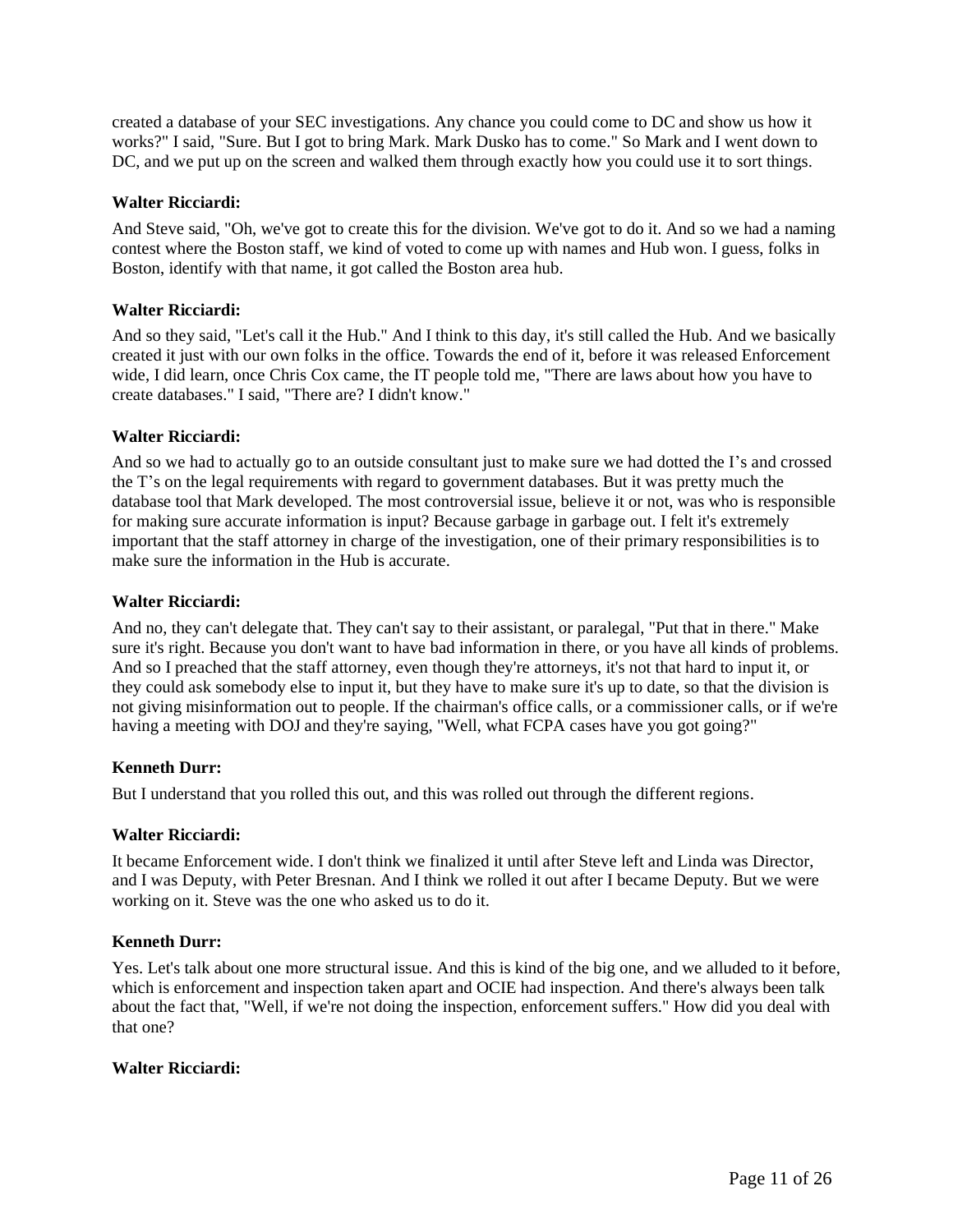Yes. So I took that part of my job very seriously. I think partly because I was so embarrassed not having heard of OCIE before my interview. So I took a great deal of time and effort to be involved with the examination staff. And so, for example, I think it's every six months they'd have regional meetings where all of the heads of OCIE from each of the offices would meet.

## **Walter Ricciardi:**

And I went to that and they literally turned to me, and they said, "What are you doing here?" I said, "Half my office is OCIE. Why wouldn't I be at the regional planning meeting for OCIE?" And they said, "I think you're the first office head that's ever come to our planning meeting." "Well, I'm trying to learn. And I'm trying to see if I could add any value." And so, I think they appreciated that I was taking time and attention to try to contribute, to enhance the working relationships between Enforcement and the OCIE staff.

### **Walter Ricciardi:**

And some changes I implemented in Boston, I think were well received. The thing I heard with the most frustration by OCIE, was they would make referrals, enforcement referrals, and then they wouldn't hear back, or they wouldn't get picked up, and the OCIE staff would feel, "These are great referrals, but enforcement didn't pick it up." And they wouldn't understand why. Because you know, it's a triage. Like the medical analogy that tips pouring in, newspaper stories about potential fraud pouring in, so Enforcement faces a very difficult task of not having the resources to get to the bottom of every tip, every referral. And so you have to triage, "Okay, which ones should we focus our attention on?"

## **Walter Ricciardi:**

And so I felt that if we created a committee, which was half enforcement, half OCIE, and people would rotate, so that OCIE examiners would take turns being on this committee to evaluate OCIE referrals and decide which ones enforcement would pick up. Because then they would see the flow, they would see the whole flow of OCIE referrals, and not just feel frustrated that their referral didn't get picked up. They would see that the choices that would have to be made by the office to see which ones we can follow up on, which ones we didn't have the resources to follow up on.

## **Walter Ricciardi:**

And so I felt that was a good change for morale, and I tried to integrate the office in terms of not having it one floor OCIE, one floor Enforcement. And I also started a weekly newsletter from the day I arrived. And it was basically, I mentioned the three things I asked for, integrity, teamwork, and the third one, I don't think I mentioned, was fierceness. That we have to have passion to address challenges for the investors, and go after fraudsters, and we want to be passionate about that.

### **Walter Ricciardi:**

And those are the three things I asked for. I felt the best way to build that culture, or enhance that culture was to celebrate instances where the folks behaved in a way that enhanced those values. So the idea was that every week I'd write it up on Friday, what happened during the week. And I wouldn't lay out specifically how it enhanced the values, but I'd tell a story which celebrated fierceness in going after a fraudster and handling something correct. Sometimes it'd even be stories from the sports. It was actually the year the Boston Red Sox first won the World Series, I happened to be up there. So ... We won the Super Bowl, that year. The Patriots won the Super Bowl that year, too.

### **Walter Ricciardi:**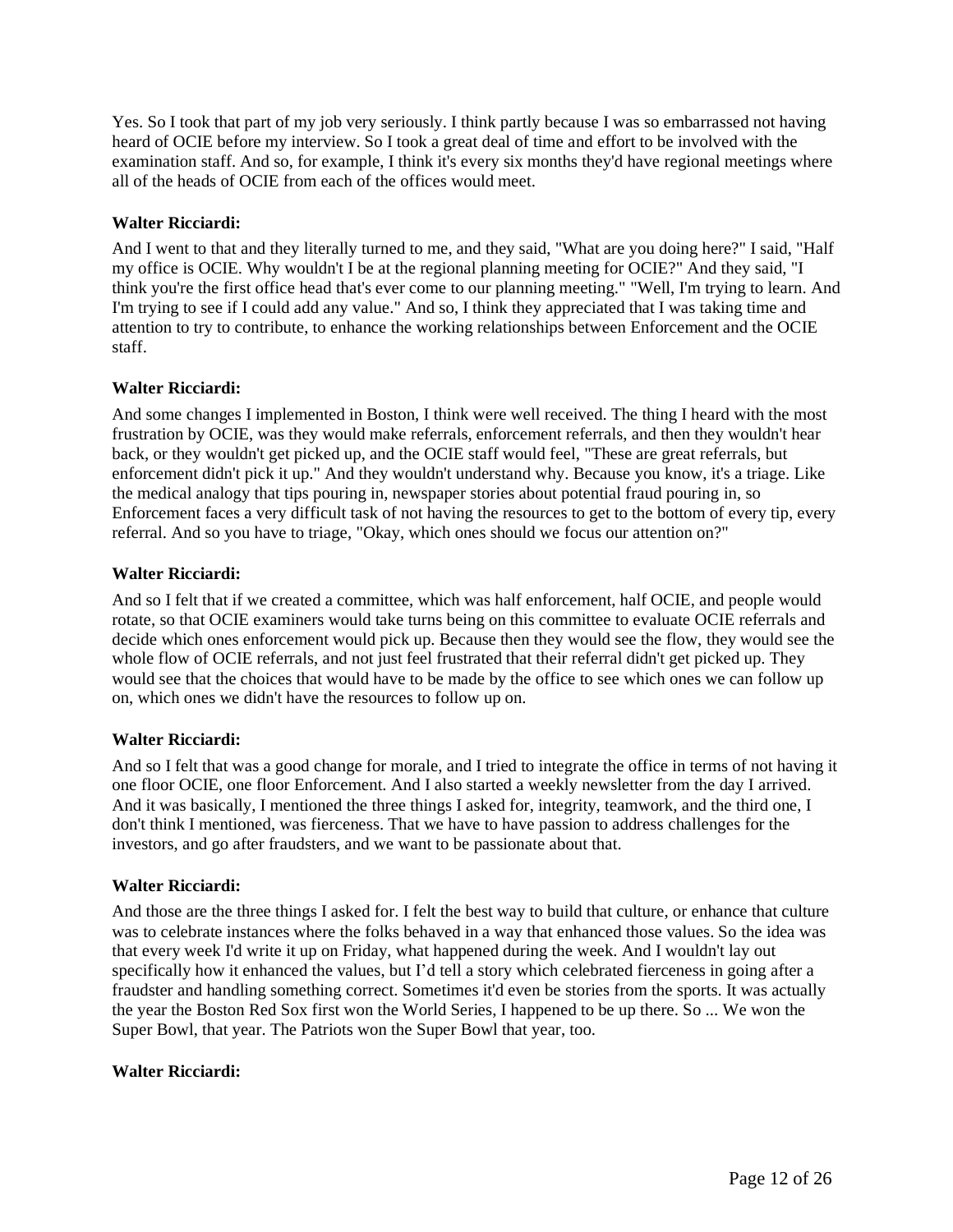So I'd even use sports analogies, a lot of big sports fans in Boston. And so I'd use sports analogies and things that happened around the office to illustrate, not explicitly, but not explicitly, but just to demonstrate that I'm noticing and I'm celebrating those values. And at PWC, I could help make partners, I was on the partnership committee that decided who made partner, on the board and people's compensation could be substantial, as you can imagine.

## **Walter Ricciardi:**

But I didn't know whether in the public sector that people cared so much about recognition. And they did, the staff really cared about recognition. I think I had like, the ability to get like \$50 bonuses. And believe me, people appreciated those \$50 bonuses, just to show the recognition. And so I felt as the office head, my role was to clearly spell out what I was hoping to achieve, or hoping our office would achieve, through teamwork, and integrity, and fierceness. And notice when it happened and make sure people felt appreciated and when they made it happen.

## **Kenneth Durr:**

Yes. I think that's human nature, whether it's the private sector or the public sector.

## **Walter Ricciardi:**

Right.

## **Kenneth Durr:**

All the regional offices over the years develop a character, in part based on the kinds of cases they get and the kinds of fraudsters that live in their neighborhood. You mentioned the market timing and that's ... the mutual fund industry is very big in Boston. Let's talk through one of the notable cases that you dealt with in your time there, in the mutual fund area.

### **Walter Ricciardi:**

Yes. So when I got there, pretty much the market timing was full bore, the biggest scandal going on. And so it was not an area ... I had some experience dealing with audits of funds, so I had some familiarity, but the market timing area was all new to me. But by then, by the time I got there, Boston was really revved up to deal with those cases. And I think the issue was just what were the company's disclosures, the fund's disclosures, the managing company's disclosures to investors? Most of them said, "We don't allow market timing." And then the question was, "Did they allow it?" And then the question was, "Okay, who knew about that? Who knew?" You know, some people might know that we have a disclosure that we don't allow it, but others might not. I know that the market timing is going on. Some people might know market timing was going on, but didn't know that they disclosed that they weren't allowing it.

### **Walter Ricciardi:**

So you're basically doing your investigation to figure out who might have both of those pieces of information in their head. They know we're telling the world and our investors, "We don't allow market timing," and yet they're allowing it, which hurt investors. And so, we work very carefully to figure out, and that's always the toughest decision as an enforcement person, which individuals had sufficient information that we should go after them?

### **Walter Ricciardi:**

And sometimes people make good faith, honest mistakes, and I'm a strong believer that there's enough fraudsters out there, that the focus should be on going after people who don't make good faith, honest mistakes, and could learn from them, but people who are intentionally misbehaving. And so we tried to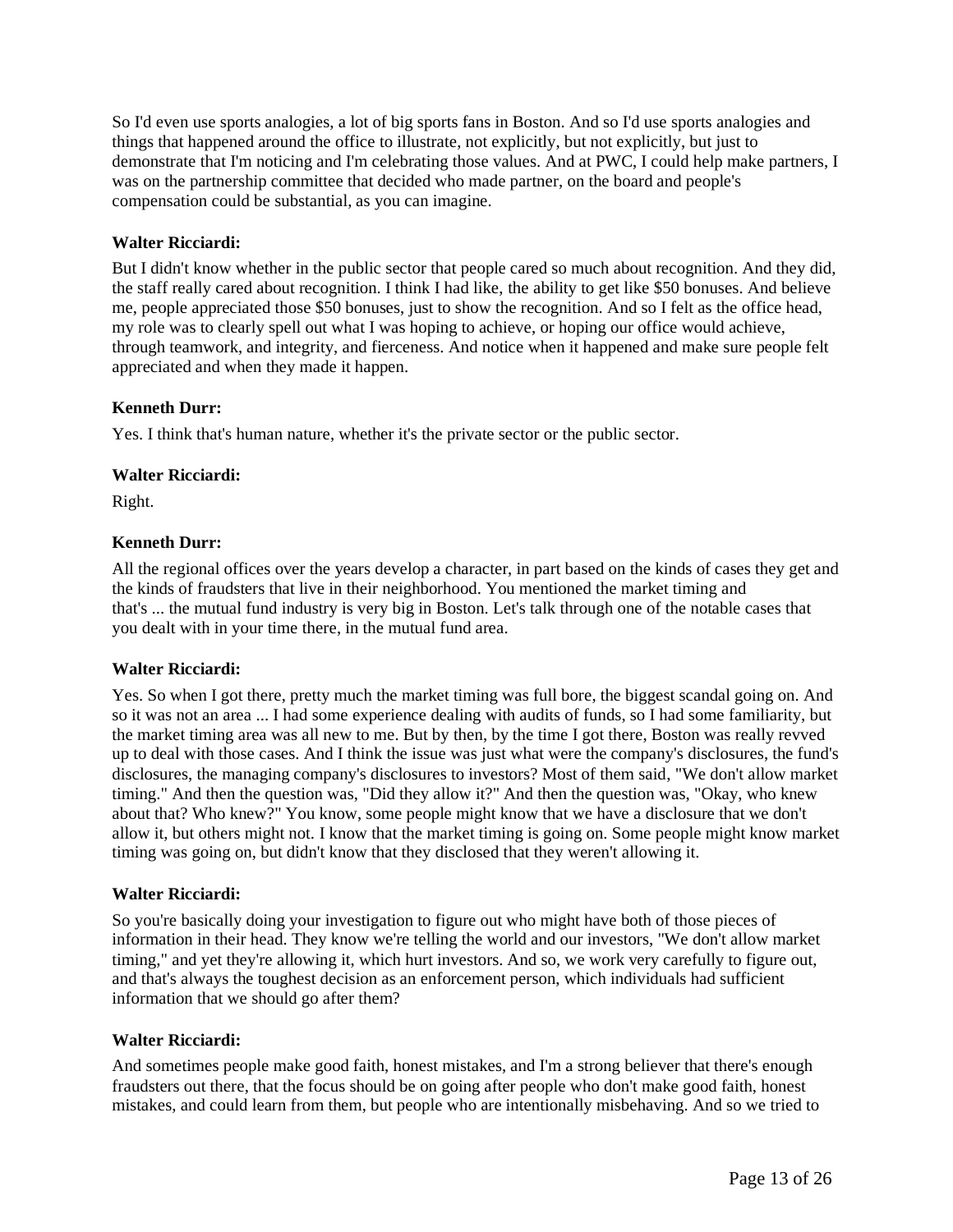find out who we thought might be intentionally misbehaving and had the evidence to prove that and pursue those people.

#### **Kenneth Durr:**

Right. And those would go to criminal cases, right?

#### **Walter Ricciardi:**

Well, if we thought there's criminal intent, we were very open to; we would meet with the Boston US Attorney's office, I think a regular scheduled meeting every month. And they were aggressive about asking us which cases did we feel might have criminal intent. And then they would give us an access letter and we'd give them the files. And so some offices were less willing to work with the criminal authorities. I felt strongly that if we thought there's criminal intent, sometimes fines and injunctions aren't enough, if somebody is behaving in a criminal fashion. It's a great privilege to get to work in the financial service industry. The rewards can be extremely lucrative, and if people are intentionally misbehaving and have criminal intent, then there's certainly room for criminal authorities to take a look.

#### **Kenneth Durr:**

One of the interesting things is, you put together quite a few settlements, big global settlements. I think Putnam was one. You had Prudential. Tell me about the process of working these things out.

#### **Walter Ricciardi:**

Well, yes. I think that, in terms of reaching a settlement, 90 percent, I think in the case was settled. So you have a tremendous amount of ability to persuade people to settle and to delegate. I called the trial unit the heart and soul of the enforcement division because I felt that that gave the investigators credibility. So when we said, "Look, this is what we would recommend, and we will consider other things, but this is what we'll need to recommend settlement." They knew we had a great trial unit behind us to support that decision. And so I felt that picking cases that we would litigate and win for the commission, where there should be one, will be an appropriate way to get the settlements, but in terms of the details of how we fashioned settlements, it's just like any case in terms of carefully evaluating. What I used to try to focus on was permission precedents.

### **Walter Ricciardi:**

And so I felt the staff should not, as some of the Commissioners would say, pluck numbers out of thin air. And so I felt the Commission approved the settlement, therefore the Commission had spoken. And so I've asked the staff and I'd asked defense counsel to put together a spreadsheet. And I say, "Okay, which cases that the Commission has approved settlements in, do you feel this was most like? And then tell me what factors you think in those settlements are most like ours. Where might they be different?" And this way you have a more scientific evidence-based approach to having some rationality to your settlement decisions. So we'd try to do compare and contrast and try to fit it in to commission precedents. I felt that was the best way to negotiate settlement.

#### **Kenneth Durr:**

Okay. Any other mutual fund issues that recurred over and over during your tenure?

#### **Walter Ricciardi:**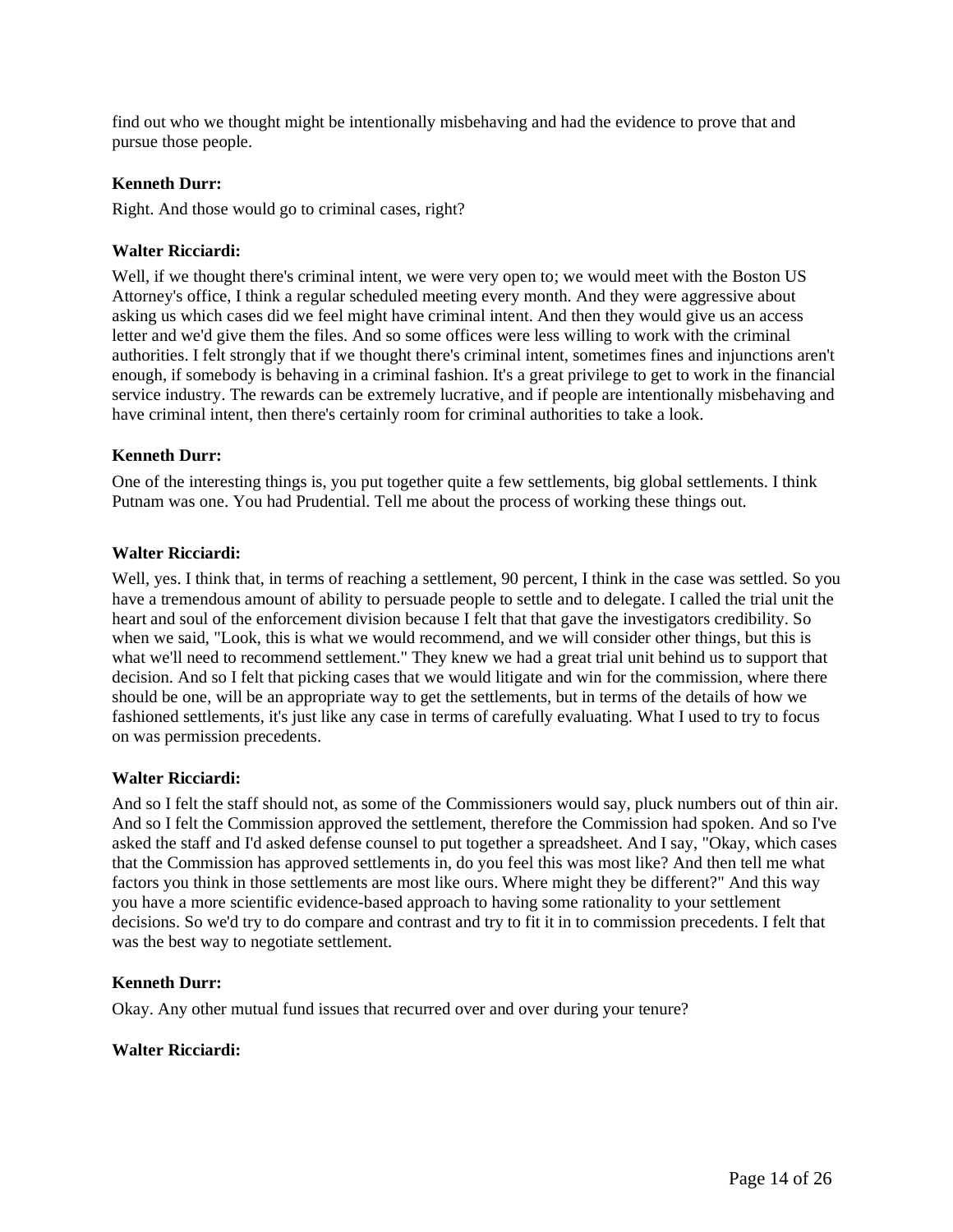No, that was pretty much it. And to be fair, that was really going full steam when I arrived. David Bergers was the head of enforcement pretty soon after I came and David was on top of that, doing a great job. And the whole staff did a great job getting those cases ready for appropriate settlements.

### **Kenneth Durr:**

He was enforcement in the Boston office?

### **Walter Ricciardi:**

Correct. Yes. At that time.

### **Kenneth Durr:**

You talked about all the people from MIT, the people from Harvard, you had quite a biotech business springing up in the Boston area.

#### **Walter Ricciardi:**

Yes.

### **Kenneth Durr:**

Let's talk about that industry and some of the challenges that you faced with that.

### **Walter Ricciardi:**

So most of the time in that industry, they don't have a product yet and they're trying to get the clinical trials done in a way that will enable them to market a drug and make money. And so disclosures regarding the clinical trial process and what they're learning in that process can be extremely important. We had a bunch of insider trading cases involving the biotech industry. People would learn about problems with the clinical trial or problems with a new drug and obtain that information on a confidential basis, but then trade either to avoid a loss or to anticipate a gain. But also we had cases where there were disclosure problems, where the issue was not accurately disclosing the status of a clinical trial. And so, when we did have, which was a referral, which is unusual in our experience, from the FDA where they felt there was a company coming out with a new product, which was instead of transfusing human blood, they were going to use pig blood.

### **Walter Ricciardi:**

And they were doing some clinical trials. And I guess the FDA wasn't happy about some of the results. Some people were not doing okay with it. And they sent them a letter saying, "Hold clinical trials." And the company issued a press release saying... They pitched it as more in the nature of good news that they didn't have any more clinical trials, and I think the FDA was not happy about it. One case was a referral to us, and we did that investigation and a number of people settled. If I remember right, one litigated and he ended up submitting a letter from his doctor saying he was about to die and the trial should be postponed and his lawyer withdrew shortly after that saying, "Don't rely on any representations I made." And it ended up that the letter was fraudulent and he ended up having a criminal problem over that. So it was an interesting, interesting situation, but we were looking for disclosures, accurate disclosures, fair disclosures. If you're going to talk about it and not having any... colorful story, not having any material omissions is really important.

### **Kenneth Durr:**

Was this BioPure that we're talking about?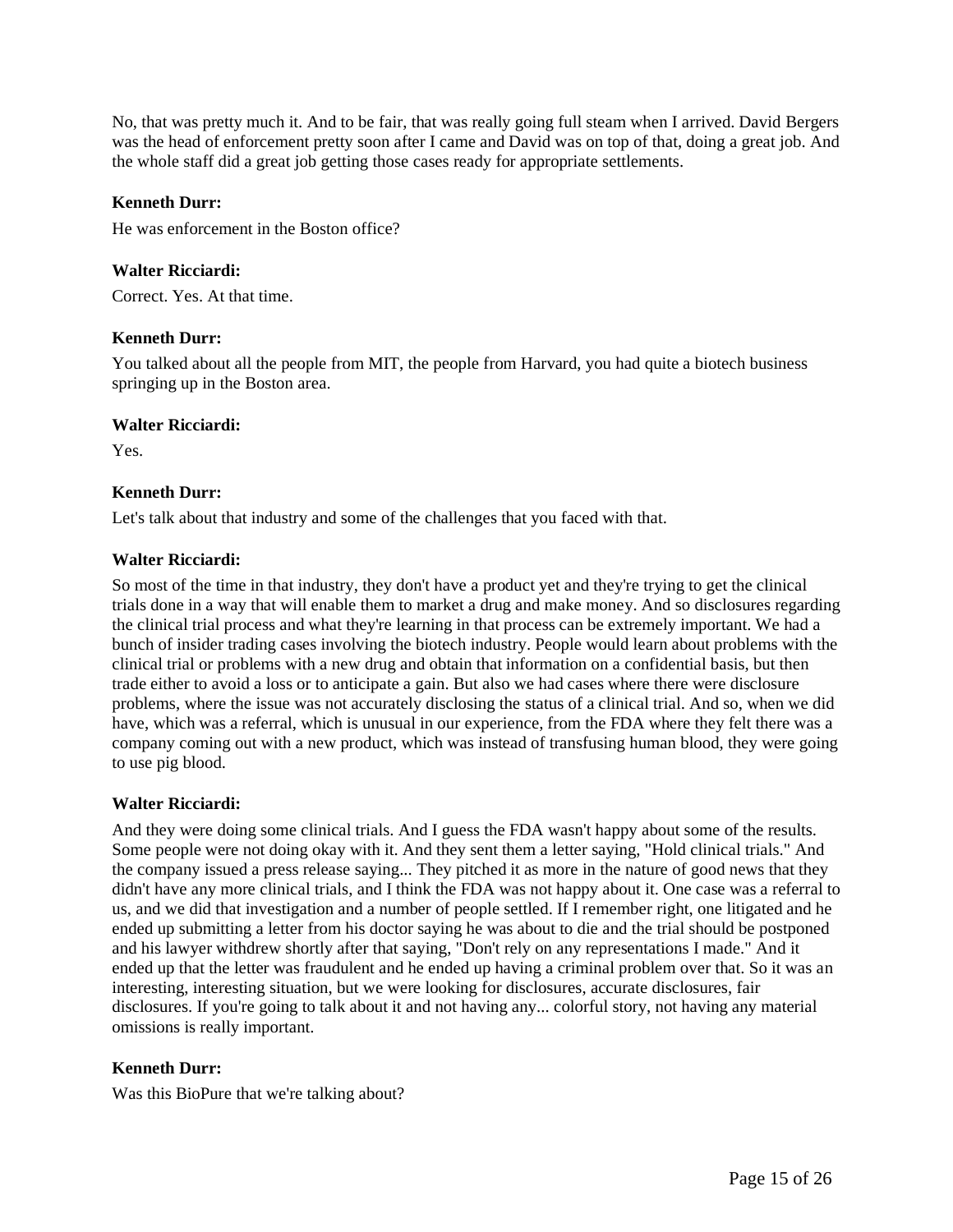### **Walter Ricciardi:**

Yes, that's correct. And imagine that if you only have one product and you're waiting to get it approved, having fair disclosures of the status would be really important. So that was an important case.

#### **Kenneth Durr:**

Were there other companies in similar situations?

#### **Walter Ricciardi:**

Oh yes, we had quite a few. Quite a few. But that one stands out in my memory, especially with the criminal referral to the federal court.

#### **Kenneth Durr:**

Did you sort of build up a relationship with the FDA in working through some of these cases?

#### **Walter Ricciardi:**

Yes. I actually went down to Washington and met with them. Yes, I did.

#### **Kenneth Durr:**

Okay.

#### **Walter Ricciardi:**

Yes. The office was a big believer in coordination and teamwork, and we really stressed that and I think the staff appreciated that that was the right way to go. One example that came to mind that later on became important was, right after I came, I heard that the Denver office staff were trying a case like a half an hour from Boston up in New Hampshire. I think it was in Concord. And I was like, "Well, why would that be happening? Why would we be using taxpayer money to have staff from Denver spending a month in Concord litigating a case to trial when it's right in our backyard?" And they said, "Well, that's the way we do it here is that if you find it, you keep it."

### **Walter Ricciardi:**

And that's to reward people for coming up with ideas to investigate. The idea is you get to keep it and see through it. I said, "Yes, but can't, we set up a system that rewards people for finding it and sending it to the appropriate office to handle? Why couldn't that be rewarded? Can we figure out a way to reward that?" And I just didn't think it made good public policy sense to be having a culture where people kept a case because they had the idea, even though all the context and witnesses and evidence is in a different region. And so I tried to get the Boston office to take that into account. And they warned me that, "Well, usually the only referrals we get from other offices are cases they don't want to work on, but they feel like that it's just dumping on another office."

### **Walter Ricciardi:**

Well, the way to change that culture is to be the first to do it. Give them good cases that are in their region and I think they'll reciprocate. If we find good investigations that we think are important and should be handled, but it makes more sense for another office to do it, then let's send it to them and slowly, I think you'll see offices will reciprocate. It's the right thing to do and it makes good sense to public policy. So that was one of the other aspects of teamwork, getting it to the right office. I think so.

#### **Kenneth Durr:**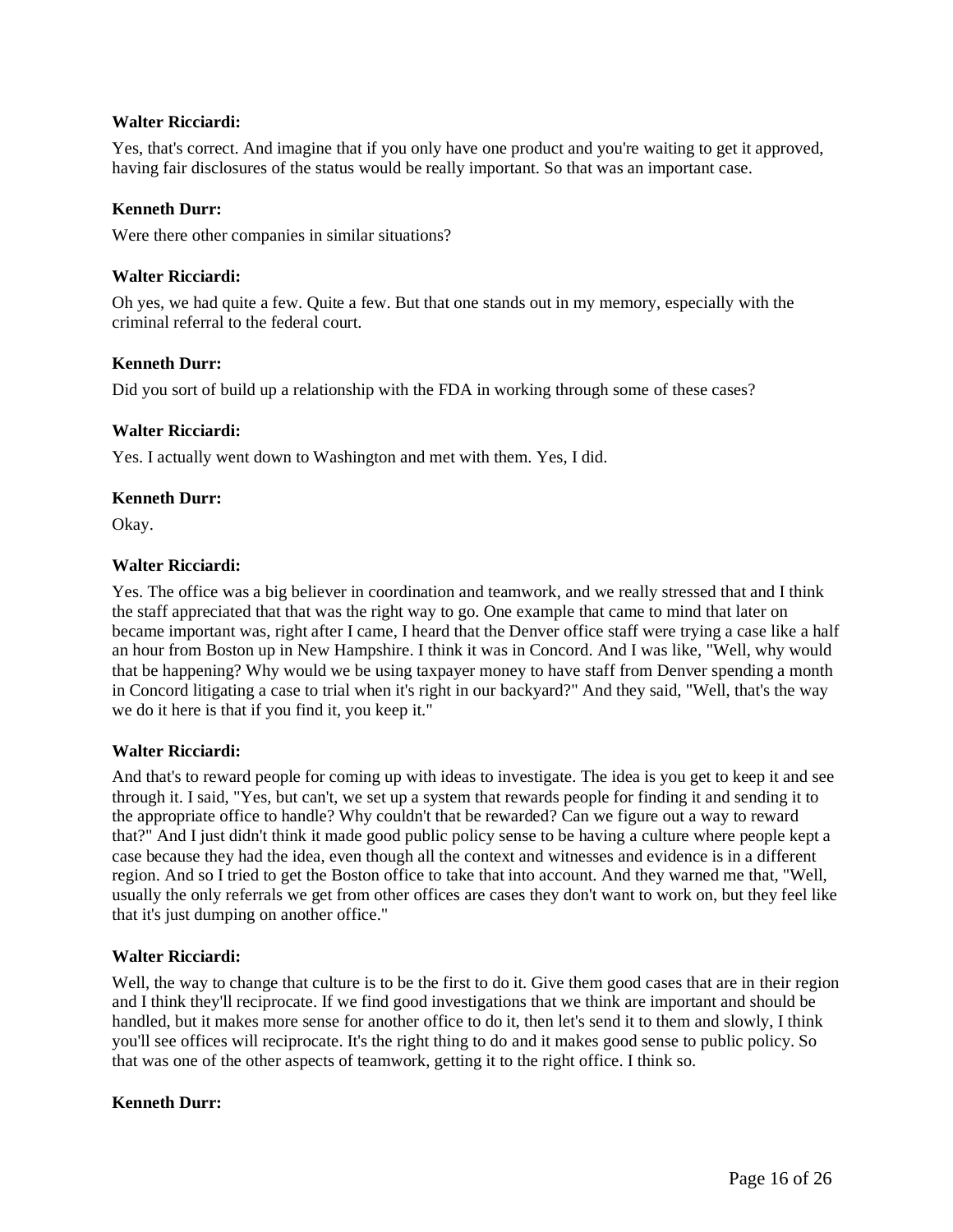Were you able to do that in certain cases?

### **Walter Ricciardi:**

Oh, absolutely. Absolutely. Yes. And I think people did start to reciprocate and then it later got... When I was deputy that became embodied in the enforcement act as a consideration. So now with the enforcement act you have to consider that.

## **Kenneth Durr:**

I know you had a guy from New York, Harry Markopolos, talk to you at some point.

### **Walter Ricciardi:**

Yes. Actually, I never spoke to Harry, but he did meet with members of the Boston office. He made the pitch on the Madoff funds to the folks in the Boston office and they were very interested in it and thought it was a significant investigation. And they sent me an email, which I didn't remember 'til I was deposed by the inspector general about it. But they sent me an email saying Harry Markopolos had come in and raised questions about the Madoff funds and it could be a Ponzi scheme. It could be he's front running. But they looked it up and saw that New York had done an OCIE investigation recently and they felt that because Madoff was in New York, OCIE had done an investigation in New York, they felt it was most appropriate.

### **Walter Ricciardi:**

And they recommended that in accordance with my feelings about that, it be sent to the appropriate office, which was to New York. And so they also mentioned in the email, and this is all in the IG's report. Well, the details, it goes on and on, but, they mentioned in the report that... I think they said his brotherin-law, Madoff's brother-in-law was his auditor. And of course, me being an auditor independence expert, I thought, "Wow, that's easy pickings. If his brother was the auditor, that's clear, blatant independence violation. And boy, that's easy enough to prove." And so I was excited about it, but I agreed with them that it should be sent to New York.

### **Walter Ricciardi:**

So one of the people, an enforcement assistant director, sent it off to New York and indicated that if you don't want to do it, we'd be happy to do it. I think it's the way he put it. And he didn't hear anything for a while. But they did ask me, should we just send it as a tips— There's a tips bank, you just put tips into. I said, "No, no. Let's send it to the leaders so that it gets... They recognize it." I think I said the potential urgency, something like that. So now indicating no special treatment, let's get it to New York. But then they didn't hear for a few days, but I wasn't involved after that, but they did follow up in Boston saying, 'Hey, somebody's going to pick this up?" And I think, clearly, Boston would be happy to do it, but they got back that we're going to assign it. We're going to follow up on it, and I believe that's the last I heard of it until my testimony was taken by the IG.

### **Kenneth Durr:**

Okay. So then you become deputy director of enforcement and you are still in Boston, right? I'm trying to figure this one out. It sounds like you had some overlapping roles there.

### **Walter Ricciardi:**

Yes. I called Steve Cutler. So one of my former, very senior colleagues at PWC became the CEO of an insurance company and he asked me to become the general counsel, but I'd only been with the SEC a little over a year and I felt, "Wow, that's kind of premature." But I was thinking, "Well, I don't know." So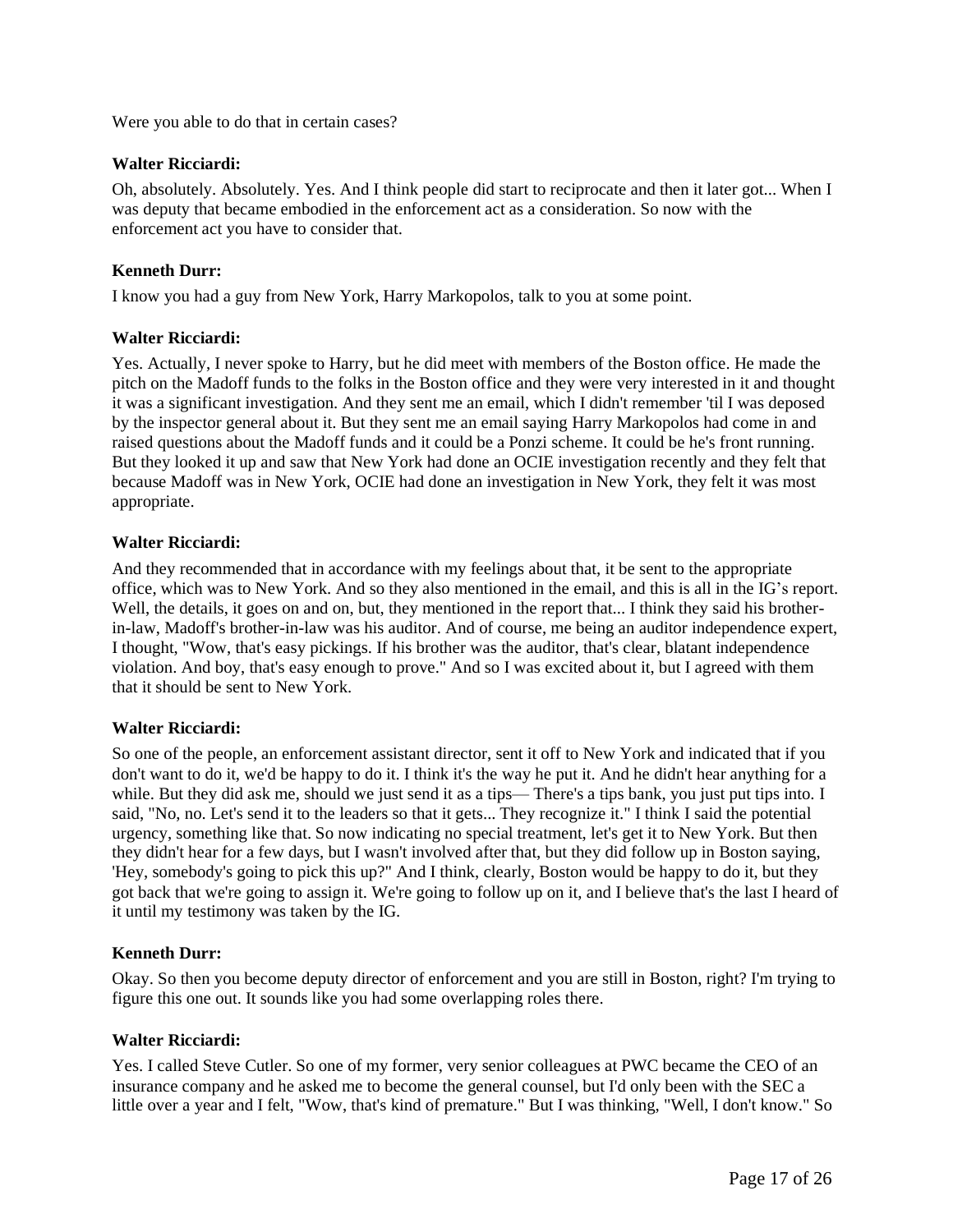I just called Steve to talk it through with him and he said, "Well, those opportunities don't come along very often. It's a great opportunity. Hey, if you want to take it, don't worry." And he said, "This is a secret, but I'm leaving too." I said, "Oh, you leaving?" And he said, "Yeah." And I said, "Wow." And he said, "Still a secret. Donaldson's going to be going. I'm going to leave before that and Linda should become the new director."

### **Walter Ricciardi:**

I said, "That's great." And he said, "So, I'll be leaving. How can I tell you to stay?" And so I said, "Well, let me consider it." And then shortly thereafter, Steve called me and said, "Linda's going to have two deputies and you and Peter Bresnan should become her two deputies." And I said, "Oh, I don't know about becoming a deputy. I like running something, I like running the office. I really enjoy it. I'm not sure I'd like being a deputy." And he said, "No, you'd really love it. It'd be great." And so I said, "I don't think it's for me." And so I was hesitant to take it, but Steve asked to have a drink with me when we were down in South Carolina at one of our senior staff meetings and tried to persuade me to reconsider and to work with Peter and Linda.

### **Walter Ricciardi:**

And I was saying, "Well..." And he said, "It's really much more exciting being in DC. It's a lot of responsibility." And now he really strongly encouraged me to do it. And I still said, "I don't know. I don't know if it's really for me. And I like running an office and..." But then I didn't really hear further, but then the day Linda got appointed, she called me and said, "You know what? Why don't you be my deputy with Peter?"

### **Walter Ricciardi:**

And so I asked around and people said, "No, you shouldn't turn that down. You can have a lot of fun down there, a lot of responsibility. And so you should take it." And there was a period where... I think October, late October is when that happened, but it was almost... Maybe I would say almost nine months before they appointed a new office head. But I had basically left Boston and got an apartment in DC. And I still had an apartment in Boston, but I also had an apartment DC and moved down during the week to DC to be the deputy and sort of just worked with with David Bergers, who is really pretty much running the office and just talking to me every day about what was going on until he became the official at the office.

### **Kenneth Durr:**

So how did you and Peter divide up the duties in the deputy slots?

## **Walter Ricciardi:**

Yes. We had a tremendously excellent working relationship. Peter's one of my favorite people and we kind of split up the regional offices and he took some, I took some, but we talked all the time, every day, many times a day. No silos. We really work very closely at coordinating and basically, even Linda informed us. She set the agenda and the tone and we followed her orders. And Linda is a terrific boss. One of the greatest people I've ever worked with. And so we loved working with Linda and being her deputies.

### **Kenneth Durr:**

Do you remember which regions you took on? I'm interested in how that process works? How the oversight over the regions originated in DC?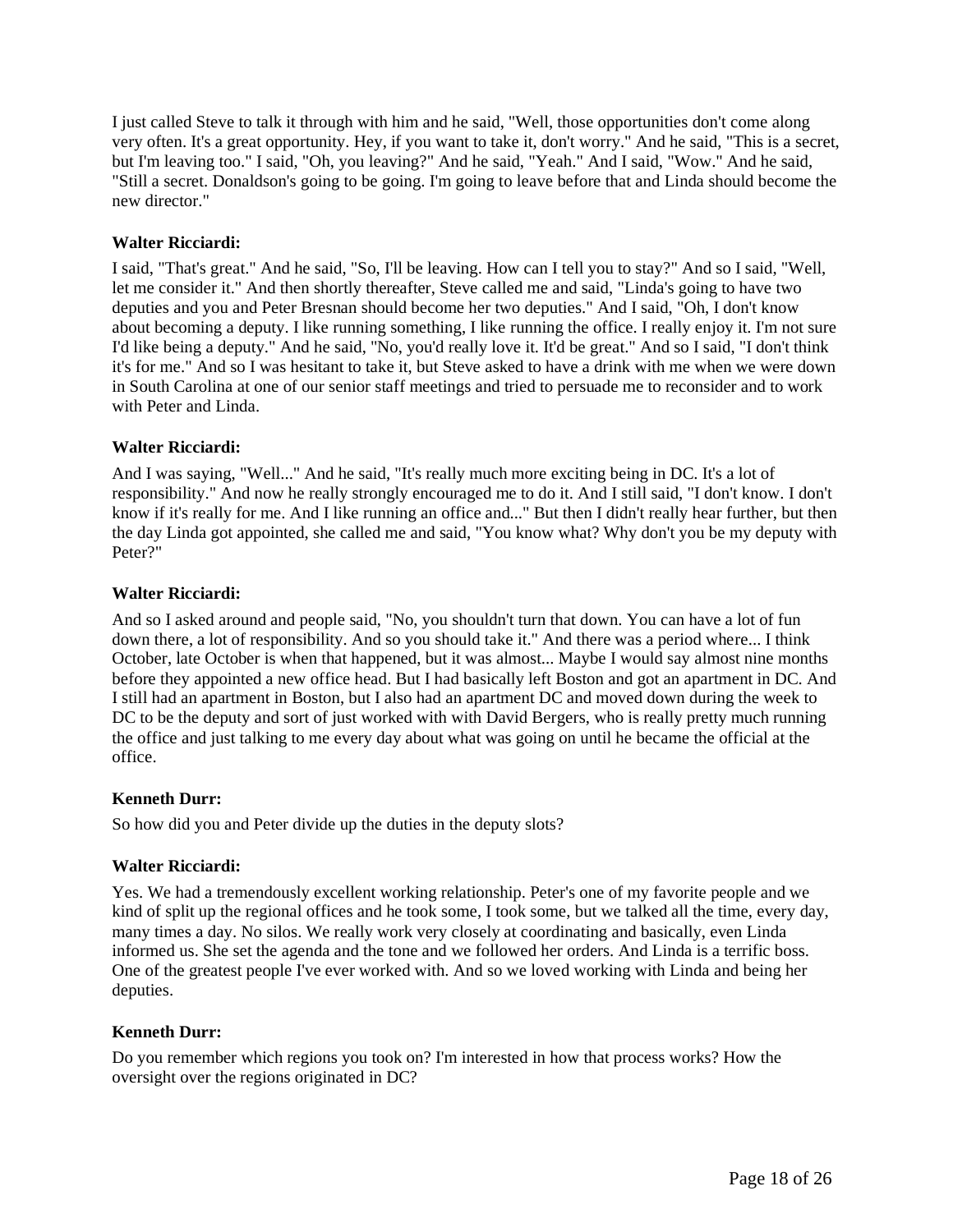#### **Walter Ricciardi:**

Now you're testing my memory, but it was more of a resource. It wasn't like a reporting relationship so much as a resource. Pretty sure I had New York. I think I had San Francisco and LA. I think I had Chicago. I don't remember the rest, but... Because we worked so closely together. A lot of times we were on calls together—if it was an important enough issue both Peter and I would be on, so it was pretty informal. It wasn't like he didn't weigh in on LA issues, but they'd generally call me first and Peter took more... Peter having been in the home offices, more doing the home office stuff.

### **Kenneth Durr:**

Was the job to try to keep the regions on the same page so that they're sort of pursuing the same policies?

### **Walter Ricciardi:**

That's what I was trying to achieve. And the frustration I felt was that some offices and some people, some associate directors were really good about keeping us informed and letting us know when there was an important issue to decide or where they were in settlement negotiations. And then some were more of a silo attitude. And we had what's called the 2D calendar call, which would be in order to get on the calendar, you'd need Linda's deputy's approval and we'd have a meeting, but by then the investigation was two, three years old, four years old. They've already negotiated a settlement and they want to get it put on a calendar. And so like, what are you supposed to do at that point? Go back to defense counsel and say, "You know what? We think the penalty should be higher or lower after the staff agreed to it?" Which isn't a great way to build an enforcement division.

#### **Walter Ricciardi:**

And so it became frustrating to me that too often, I was going to 2D calendar calls and there'd be issues, but we felt locked in to some extent in terms of... And if we thought it was wrong, obviously, we'd just say, "We think it's wrong." But it'd be already decided and yet, our job would be to persuade the commission to approve it, right? Because we'd recommend it. We put it onto the calendar and we'd have to recommend it to the commission and persuade them to approve it and, yet, we had little involvement in how we got there. And so I've been urging more of a real national enforcement program rather than, I think there are 24 associate directors, having 24 associate directors each running their own enforcement program and then we would have to try to persuade the commission that they did it right, which we would try to do.

### **Walter Ricciardi:**

And so I started making noises that would be it'd be better if we had more input earlier in the process, but again, every organization is reluctant to change. Most of the people are in their positions because they did things the way they've always been done and it's worked out really well for them. They love their jobs and they've been promoted. And so any notion of change, it's just natural, this resistance. And so I tried to persuade people that some changes would be helpful and would help.

### **Walter Ricciardi:**

And I actually went around the country with Linda's approval. I went to, I think, every office as the deputy, all the regional offices, and met with each branch one-on-one. So there'd be like five or six people in the room. And I'd just go around the room for an hour. "What are you working on? How can I help you do your job better?" Just get to know them. Which case did they like working on? And learn things from that and basically send a message. I, the deputy, am willing to get on a plane, come to your office to spend an hour with you to understand what you are trying to accomplish and how I can help you do it. And I thought that was a powerful message to try to create more of a national enforcement program.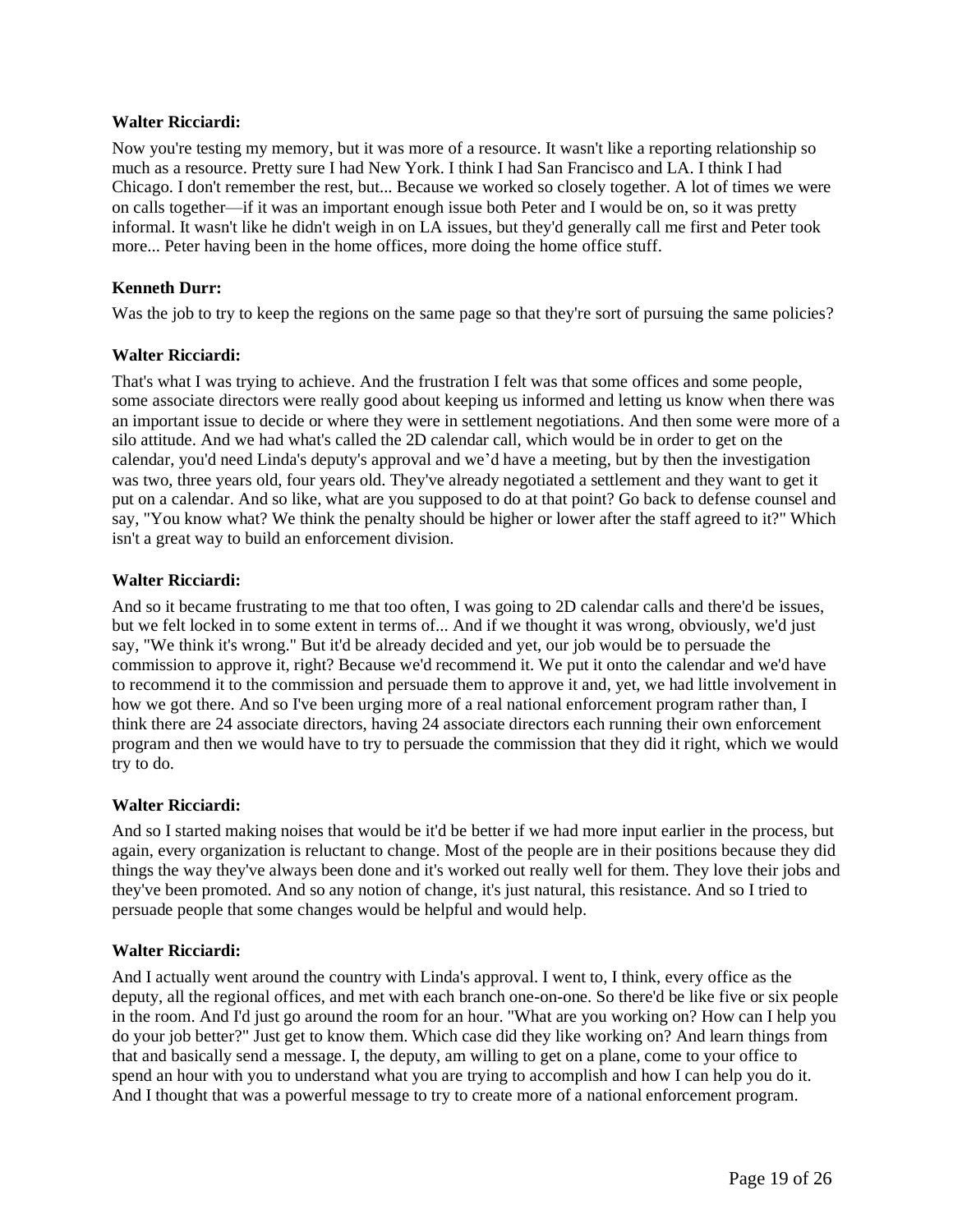And this is a great perspective. I think you know that I'm really focusing on the regional offices coming up here. And so you've got the opportunity to take a look at all of these. Were there more differences than similarities or how would you sort of take stock of the differences between these offices?

#### **Walter Ricciardi:**

Yes. Some were very resistant to involvement by Washington. They felt they were running their own office, sort of like a U.S. attorney's office, right? I remember there was a little bit of a controversy. Basically anybody could call me and I would take their call, right? And they would ask to meet with us. And we kind of had a rule, you could either meet with the deputy, or you can meet with the director. You couldn't necessarily get both, you had to pick one. And so they were saying, "You shouldn't be meeting with people. If we told them something, they shouldn't be able to come to Washington." And I felt like that's not a good attitude to have because some people were going to get meetings too, most likely on certain matters, and just because you're a nobody lawyer from—I don't want to denigrate any city, but you're not one of the people who were well-known defense lawyers, that somehow, they don't get a meeting.

#### **Walter Ricciardi:**

We can't have a situation where some people get meetings, some people don't get meetings. So I felt either we give everybody a meeting or nobody a meeting. And I felt strongly that you should have a right to... And clients, before they settle, just as a practical matter, they want to know that they got heard, right? It's important for them to be heard. And so I gave anybody a meeting. They felt they're unhappy about a decision being made. I would always involve the staff who were working on it, but anybody could have a meeting and they were going to get one meeting, maybe not two meetings, but you get to come and meet and hear it out. And I made a very strong effort, having been a defense lawyer, and when you don't really know what happened, you don't here and clients say, "How did it go? What's the outcome?"

### **Walter Ricciardi:**

I really made an effort to get them very prompt decisions and explain exactly why, in a way that would get translated back to the client so they'd understand. Literally, I'd say, "You're saying they didn't know that investments, disclosures, that there'd be no market timing, but here's these three emails that I've been shown by the staff and their names are on there and it shows that they're disclosing that. So I can't accept that the weight of the evidence doesn't show that they knew. And in light of that, I'm saying that we're going to go forward." So I'd give them, as best I could, a nice short explanation as to why I felt we're making a decision we're making. And I felt it was important to get that. And also for settlement negotiations, because people don't know, I got to understand where to go and have to me it's harder to set as opposed to understanding why I took a oath to enforce the law. I look at the evidence the way the evidence suggests you're guilty of the violation. You got the evidence to prove it. Then I'm required to recommend that we go, we go forward and I'm staff. I recommend it to the commission. They make the decision. And so I felt that kind of controversy should we have meetings with everybody, some offices, they wanted their silo. They want to just run things their own way and not necessarily have Washington involved. And they wouldn't, they wouldn't, we wouldn't hear about it until til to be calendar meeting.

### **Walter Ricciardi:**

I actually heard stories long before I came, when Bill Lucas was the director, sometimes I don't know if it's true or not, because I wasn't there, but sometimes he wouldn't even know about a regional office recommendation until he's sitting at the commission meeting and we'd hear about it. And that's why they instituted the "to be" calendar. It'd be something, some warning or get on the calendar. And so I just felt like that's not a national enforcement program, and we should have a national enforcement program. And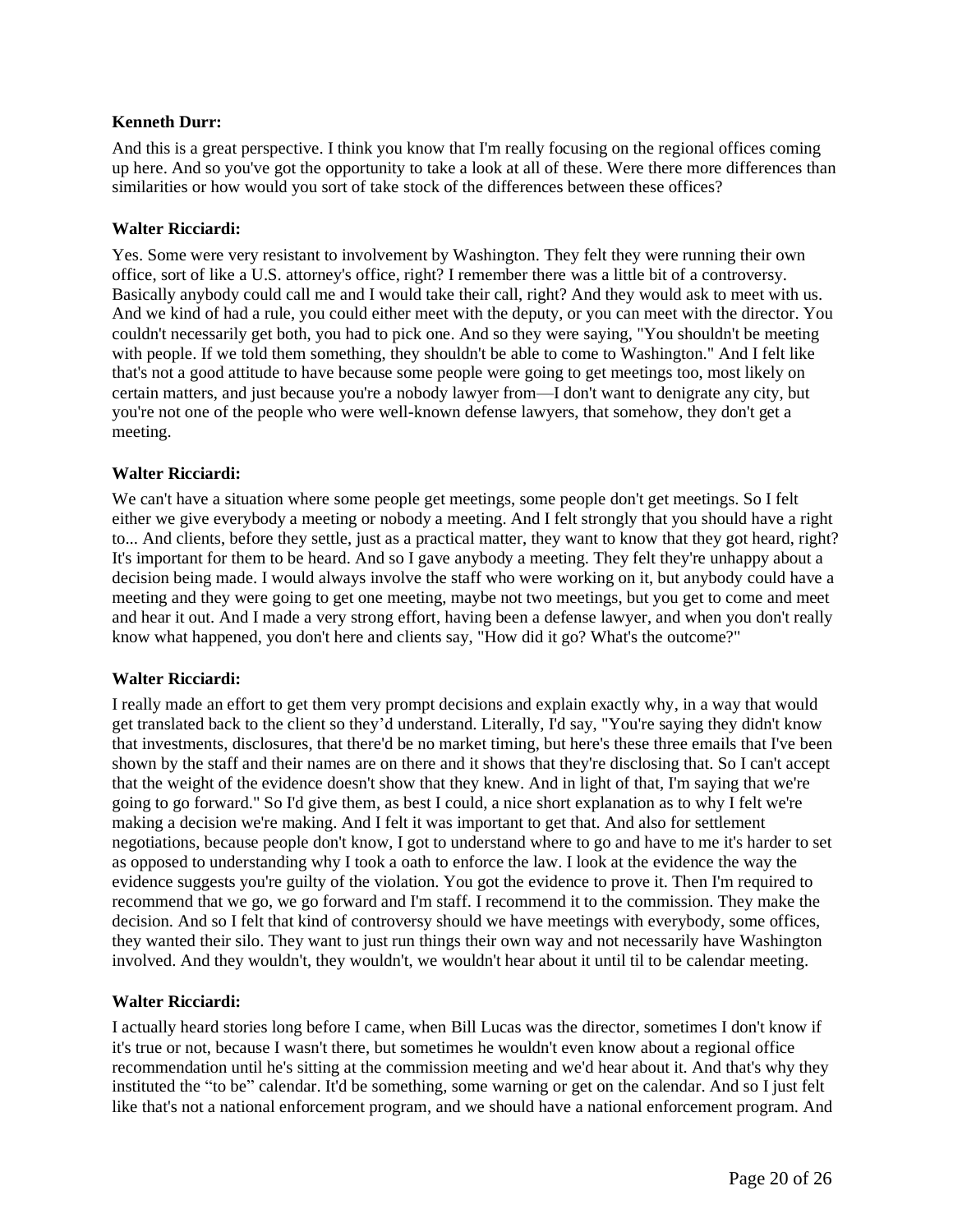I think the commissioners wanted that direction, that they wanted to know that there's a coordinated approach to two different people with similar violations being treated the same way. And if you have 24 associates going to 24 different directions, you're not going to have that consistency and fairness really to, to the approach. So I believed in more, more centralized involvement at different stage, earlier stages.

## **Kenneth Durr:**

Yes. And, and speaking of centralization, when you started in that position, I think you had your regions and then you had the districts, and the districts were under the regions. Right.

## **Walter Ricciardi:**

Well you know, actually I wasn't familiar with that when I was interviewing, and I asked Steve about that and he said, "We're about to change that." He said, "You'll actually help us change that." And he said, "You will be, there's some resistance to making the change. But I think if, if you're involved, it'll make it easier to get through the Commission. And so you are going to be reporting to me on enforcement."

## **Walter Ricciardi:**

"You'll be reporting to me." He made that very clear. So from the day I arrived, even though on paper, it said district office in New York was a regional office, but both New York and I were told no, no, the head of the Boston office reports directly to the director on enforcement and directed Lori on OCIE. And there was no reporting up. And that was true for the other, the other district offices. And so that formalized in a commission action, maybe six months after I got there, but it was never, it was never an issue I had to address. I didn't, I didn't lobby for it. I never said that I'd have a problem with putting New York like that or asked if I could report directly. I was just told you will be reporting directly to Steve. And the Commission is going to kind of fix that. Cause we're going to change all the district offices to region. But I really had nothing to do with that decision.

### **Kenneth Durr:**

Interesting. It was a policy that was put together in the nineties. It sounds like by the two thousands, it had kind of sorted itself out.

### **Walter Ricciardi:**

Right? Yes. By the time I got there San Francisco is reporting into Washington, not to LA. Yes. You also, as a district office, there weren't that many, but we all became regional offices.

### **Kenneth Durr:**

And, and the other one is, when the regions were created, James Landis said, we want to be an overnight train ride from whatever's happening wherever. This is a much different time. You've got technology. Was there any discussion about really collapsing the regional offices to a greater extent than that? Just because they were a formality.

### **Walter Ricciardi:**

I never heard any discussions along those lines. I had heard stories, before I left where they closed the Seattle office. And that was deep in the memories of the enforcement staff. That if you, if you misbehave or, don't do a good enough job, they close you up and we can all lose our jobs. And so I knew that was part of the lower, that, that, that direct was hanging out there. That if you, the Commission was so unhappy with you, they could close your office. But no one, I never heard anybody ever talk about collapsing or closing any offices. No, except the ancient history that was part of the lore.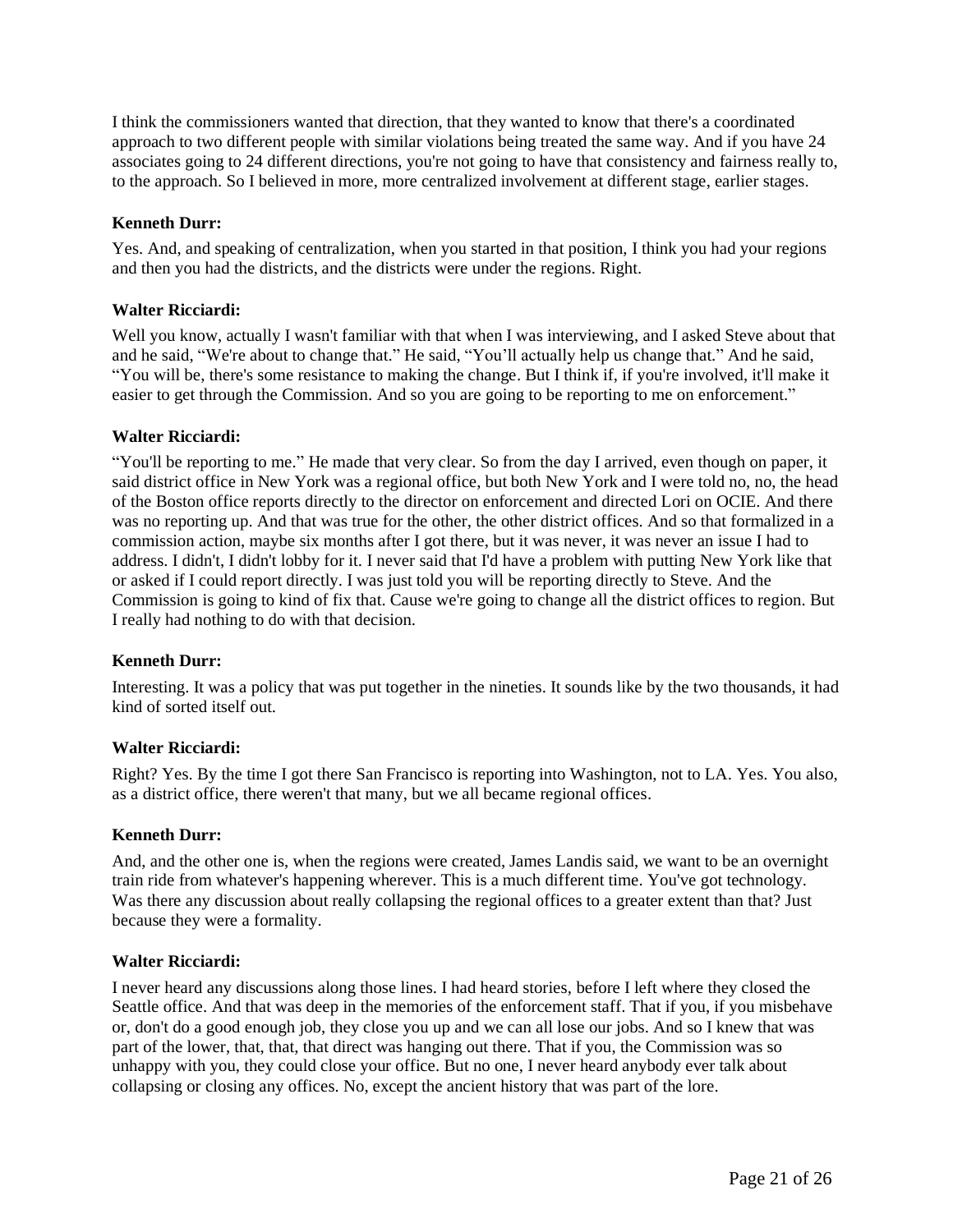Right. Anything else we should talk about from your time as deputy director?

## **Walter Ricciardi:**

Oh from deputy? So, so the biggest changes that occurred were, I promised my wife, and it gets back to family. You know, I have four kids and they're all in college and medical school by then, they were all close in age, within five years. And my wife was handling as many people at that point in their lives. Her parents were both ill and older and my mother was ill. And she had an aunt that she was caring for, who's older. No, she just could not leave New Jersey where we had a house. And I promised my wife, I'd only do it for two years. And I signed the lease and my wife said, "Oh, I hired a moving truck to move your furniture out of your apartment on the exact two-year anniversary." I said, "Oh, okay." So I went to Linda. I said, oh, Clara's hired a moving truck and it's coming and she's not taking no for an answer.

### **Walter Ricciardi:**

So we got to make plans for my departure. And Linda said, no, you cannot leave because Peter had left already. And you know, you're the only deputy you have to stay. This is not a possibility. I said, well, you haven't talked to Clara because she's got she's got the moving van. And somebody said, no, you can't do it. And it was like a month before. And now it's like three weeks before I said, Linda, Clara's serious. The moving company is coming. We've got to make plans for transition. And she said, no, you just can't leave. And so on a Friday we had another discussion and she said to me, put on a piece of paper, what you would need to stay.

## **Walter Ricciardi:**

And I said, okay, that's an interesting assignment. So I went and that weekend, I thought about it. And I hadn't really given any thought to doing anything like that. But Linda suggested I do it. And so I sat down and I, I typed out on my computer a list of several things. One was change my duty station to New York. And I tried to do the deputy job from New York and get to move back home with my family, that I'd been really, at that point, on a three-year business trip, in which is it grueling to not be home, and not just because of having a house full of four kids. It was grueling to, to be on a three-year business trip. And I went home every weekend, pretty much Clara would come maybe once every few months to where I was, but almost every weekend she had to be in Jersey.

### **Walter Ricciardi:**

So I'd come home every weekend, which meant, getting up at 4:30, getting in the car at five, driving to the office, getting in by nine. I felt strongly I had to be there by nine or just set the right tone that I wasn't coming in late. And I would stay till 5:30 on Friday before I drove back, and I could hit traffic and Boston, heading out of Boston and I hit traffic and New York people come home from the show is so we take me to like midnight to get home. And so it was a long week, as you can imagine, but I loved the job, but I was not happy being away from home so much. And so I put, duty station to New York would be switched. And I, I called it the enforcement management plan, which is to try to, well, I had to have a more national enforcement program to put that in place.

### **Walter Ricciardi:**

And so what I said is that when any investigation was initiated, they'd have to check with the deputy and, and consider, is it the right matter to be investigating? And is it the right office to investigate it? Number two, three months in, I think it was 90 days that the staff would prepare an early, frank appraisal of what they'd done so far. And whether, as part of the triage, is it worth using up our resources to continue it? So figure out early, is this something we're going to see to the end as best we can by early and, and see if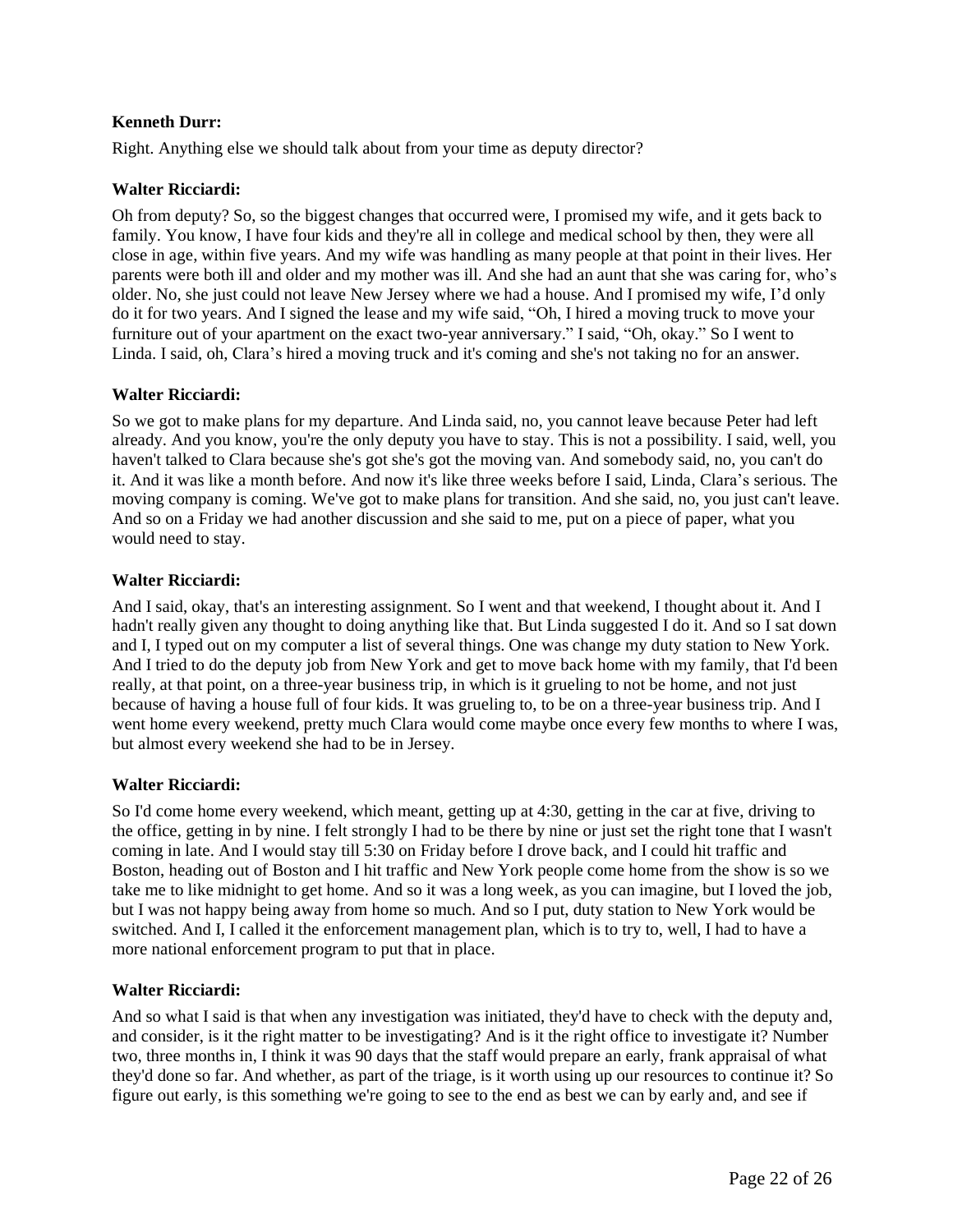there's better investigations, we should be putting our resources. So frank early appraisal, and I thought it'd be much better if we could figure out early, if it wasn't going anywhere rather than spend three years on it and decide that, and it's not that people are exonerated after three months.

### **Walter Ricciardi:**

All we're really saying is: we have limited resources, where can we best invest our resources? Is it this investigation or are there more important ones that could address issues better? And let's put the resources on that, but I'd want them to copy me from the deputy down to do the early assessment. Plus Wells notices. Where were you going to notify people that, that staff is thinking of recommending charges? I felt a lot of times, I read about those in the newspaper, that big companies or individuals or whatever I got a Wells. And so we weren't in the loop on that. And that's how I felt. How about prepare a note to the deputy indicating that I'm Wellsing, here's why—a short summary explaining case and why you're doing it. And then settlement posture. I felt, again, I was frustrated about investigations that had been settled already.

### **Walter Ricciardi:**

And now we were asked to put it on the calendar for the Commission when it was ready to, and you've got to give some regard—some authority to the deputy and say, here's what we want to do. My feeling was not to add value so much in that process, some great insights, but I felt that it would improve the quality of decision-making if the associates or the office heads knew that the deputy was going to be looking at this work product; I felt they'll take it a little more seriously. Not that they weren't taking seriously. I don't, I don't want to, but also I had the viewpoint, okay. What was coming and how people are treating similar investigations. And so I, I felt strongly that that enforcement management program would enable us to do a better job of bringing about a national enforcement program.

### **Walter Ricciardi:**

So I gave it to Linda, and she took a quick, what she said, "Looks great!" I bet you the Chair will love it. Let's do it. And I was like, wow, I guess I'm staying. And so I stayed and implemented that. The most important thing was to make that work because people would not buy in if it was a lot. So I would stay, I would not leave every night until every one of those notes that I demanded they send to me, I responded to. And I would say nine out of 10, my response was, looks fine, thanks. Looks fine. Thanks. Nine out of ten. One out of ten I would say why don't we talk further about this, I'm available tomorrow morning, let me talk it through. And so I felt it worked and people were not resistant, at least as far as I could tell, because I was very responsive in getting it done and responding.

### **Walter Ricciardi:**

It was not a log jam. And I felt it was really good for Linda. And, of course, I keep Linda informed—any decision, name, anyone I thought where the chief should weigh in on. Absolutely. I'd be talking to Linda about it. And she was running the program. No doubt about it. And I, I viewed it as getting the information to her, to the director in order to weigh in, rather than finding out after the fact. And so I thought it was working. I really thought it was working. And the other thing I was proud of is what I called the working groups. So I felt as part of trying to bust the silos that if you have—one of the big scandals we faced was the options backdating scandal.

### **Walter Ricciardi:**

And I think we had over a hundred issuers that had issues regarding options backdating; and the strategy was okay, let's make sure that people are doing internal investigations, if they think they might have the problem, and letting us know what the findings are. And yet you had so many of them, you had teams all over the country working on. So I suggested the first working group is on options backdating. And it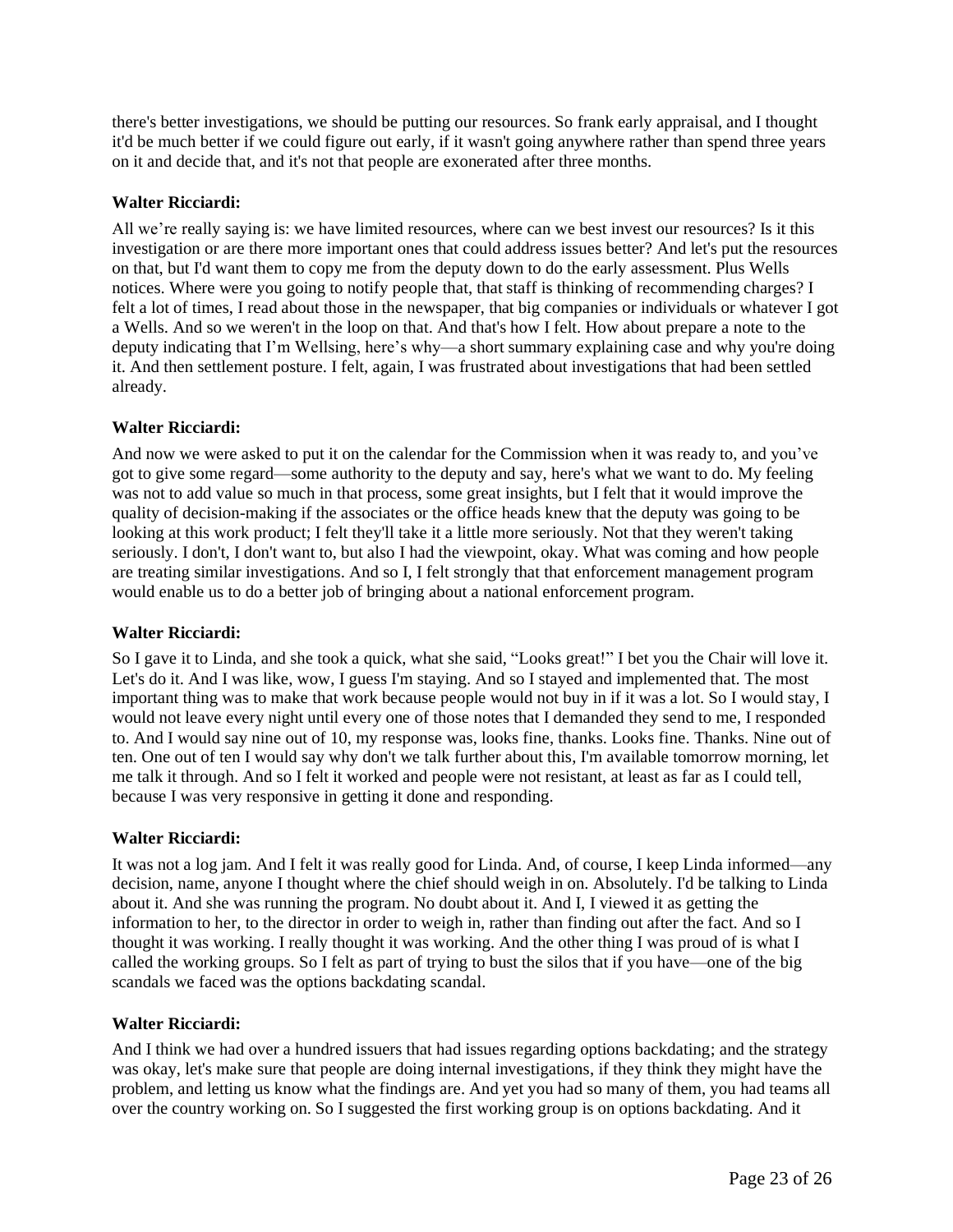would be, I would host a call maybe once every two weeks, every month where everybody's is working on an options backdating case or who would join the call. And we talk about best practices, how to handle these in a coordinated fashion, what, what could be provided to help with the other teams? So for example, we have someone from the chief accountant's office explain exactly how the accounting worked. We'd explain what evidence she found in certain cases that was very helpful.

### **Walter Ricciardi:**

And so we'd have these coordinated calls, every room dial in, that's working on it; it's voluntary, strongly encouraged. And I think people really enjoyed that, that they get to talk to their colleagues about where the other associations are and what you learned from that process. And so the first one, I wanted to call it a task force, but apparently there's a history of those not being very effective. And so there's resistance to me creating a task force. And I said, well, what about a working group? And they said that sounds fine. So, but then once that got off the ground and was successful, I set up one for insider trading and then one for the Foreign Corrupt Practices Act, and one for municipal finance. And then once the credit crisis hit late in my tenure, we set up one to deal with CDM-type issues. I felt that that was really one of my proudest accomplishments and that it got people working together, cross offices, cross divisions, and dealing with it and dealing on, on similar cases, on a coordinated basis.

## **Walter Ricciardi:**

And so after I left—It was a product of specialization. Because I felt it really is hard to do the very first options back to in case you start at zero, why not learn from the teams that have already been doing it for six months, right?

### **Walter Ricciardi:**

And so having those calls enabled that, that coordination. And so I felt that that has stuck and evolved into the specialty units under Rob Khuzami, because basically he took pretty much just the working groups and evolved them into specialty units and people would then work, could be assigned doing almost only insider trader, almost only FCPA. And so you had this specialty and instead of having the silos, being the officer and the associate, it'd be specialization. And I think to be honest, in terms of, of the lessons learned from enforcement is that having specialized knowledge of, of how things work and how a Ponzi scheme might work, for example, is probably the most important lesson to be learned from that in terms of having better expertise: get to the investigation and not worry so much about the silos. And I think this, this addressed it, or Rob created a specialty in this.

## **Kenneth Durr:**

And can you do the specialization but keep the regions, or is there a tendency to pull things to Washington when you do that?

### **Walter Ricciardi:**

If there still is tension there, I'm not privy to what's been going on, but I believe it's like a dual reporting relationship. So if you're the head of special, specialty unit, like for municipal finance, the person's in Boston, Leanne Gwen, she's great. She runs that, but I believe she then has those people in her unit reporting to her. So there might be people in New York reporting to Leanne as the head of the specialty but they didn't have a dual reporting relationship to their office head. And so I'm not the one that loves dual reporting relationships because there's some confusion as to who do I work for again? And you get conflicting—but I mean, law firms do it all the time, right? You're working for two different partners in two different cases. So you have dual report, dual reporting relationships. But I think that, that, that could create issues, but I'm not really privy to what Heather is doing now.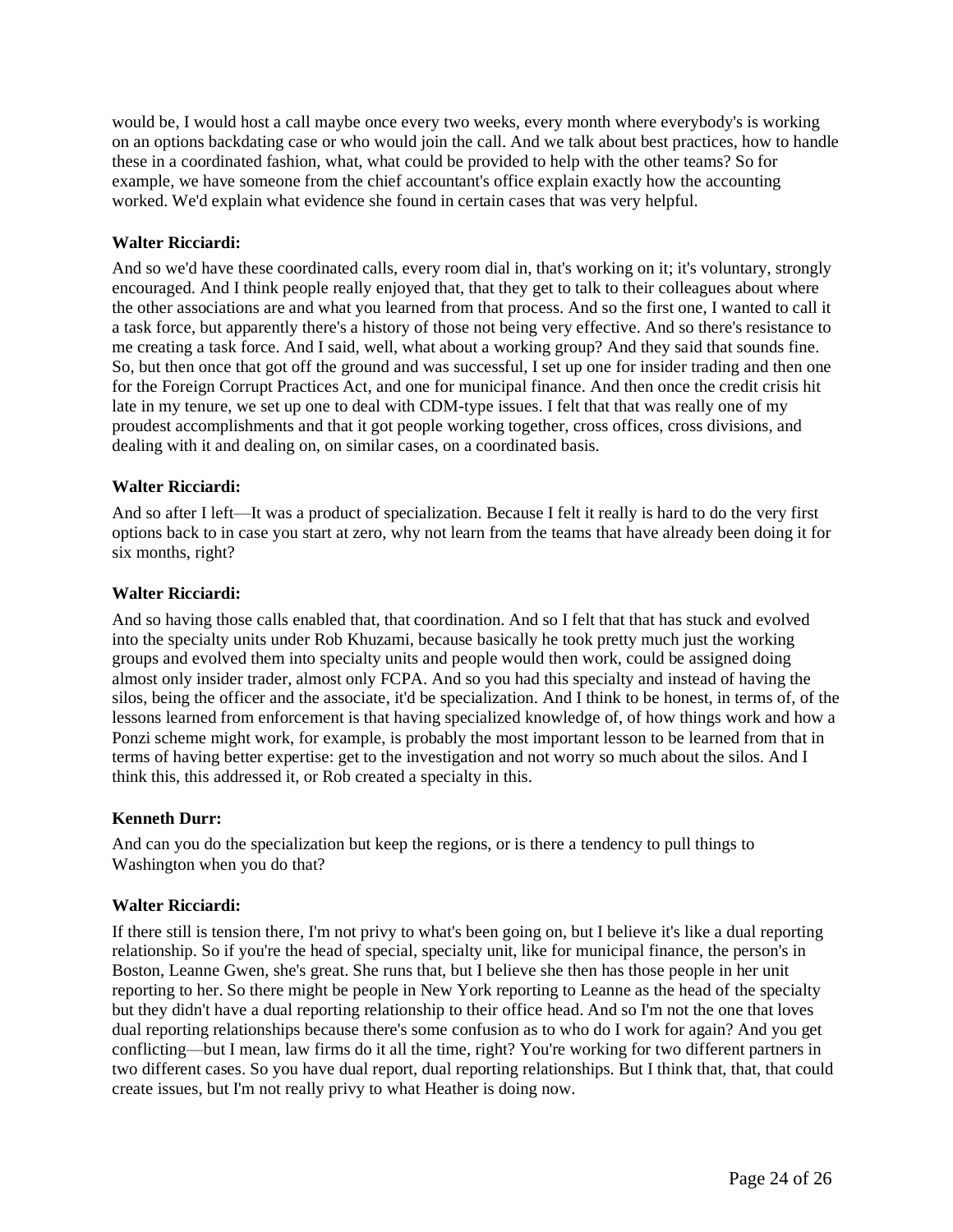Anything else we should talk about that we haven't touched on?

### **Walter Ricciardi:**

I think that that pretty much covers everything

## **Kenneth Durr:**

Alright. No secondhand stories…

### **Walter Ricciardi:**

The enforcement manual, the enforcement manual, we left out. So that was, that was like one of the two things I stayed for another year and then decided to leave, but I stayed a little longer. And for two reasons, one was, I been pressing to create an enforcement manual. There was no enforcement manual and there were documents available to the staff for guidance, but it was kind of informal and full of all kinds, like anybody's postings into anything. And so I felt, let's have just like just Terry's office—DOJ has a manual. We should have a manual that's available to the public. It could lay out views on things; we can put in there carefully, so that it doesn't create any rights. And so I, I pushed for that and eventually got permission to create it. And now I have to say, John Macallan really was the editor in chief and put together gigantic teams of the entire enforcement staff.

### **Walter Ricciardi:**

Many, many people contributed because it's a terrific document. And I, more or less was just, I focused on just certain of the ones I was most interested in, in terms of, of what those policies would actually say, but, but really others deserve the credit for putting it together. But I think it's really a terrific achievement. Now I teach at NYU law school on issues and SEC enforcement and you'd be surprised how many issues we deal with that are really well addressed. And the enforcement is kept up really well, too. And so I am proud of my involvement with that, having that set up. And so I delayed not to leave. I stopped working on anything because I started talking to law firms to leave, but I continued working on the enforcement manual. And the other reason I stayed is when I first got to Boston, one of the staff attorneys came to me and he said, I'm gay, I'm married.

### **Walter Ricciardi:**

I have two kids. I played football in college and we've been trying to create an affinity group for LGBT community at the SEC and they won't allow it. And I said, you must have misheard that can't be. And he said, no, it's true. I said, no, it can't be right. And so I went to the HR people in Washington, they said, well, we're thinking about it. We're working on it. We haven't implemented yet. I said, well, what's the issue? Why wouldn't we be able to have an affinity group for the LGBT community? And as they say, well, we're working on it. And literally over the next years, every time I was in Washington, I stopped off with HR and said, what is the status of my request to start an affinity group for the LGBT community? And it'd be like, well, we're working on it.

### **Walter Ricciardi:**

And so finally, just as I was about to leave, folks came to me and said, we finally have gotten permission to create it. And our first meeting is going to be, gay pride month is coming up and we're going to have a big presentation, Barney Frank is to be our speaker. And we want you to introduce Barney Frank. And I said, wow. And I said, I'm supposed to be gone by then. And I said, you know what? I'm going to stay until we have that first meeting. I want to be there. And so I did that.